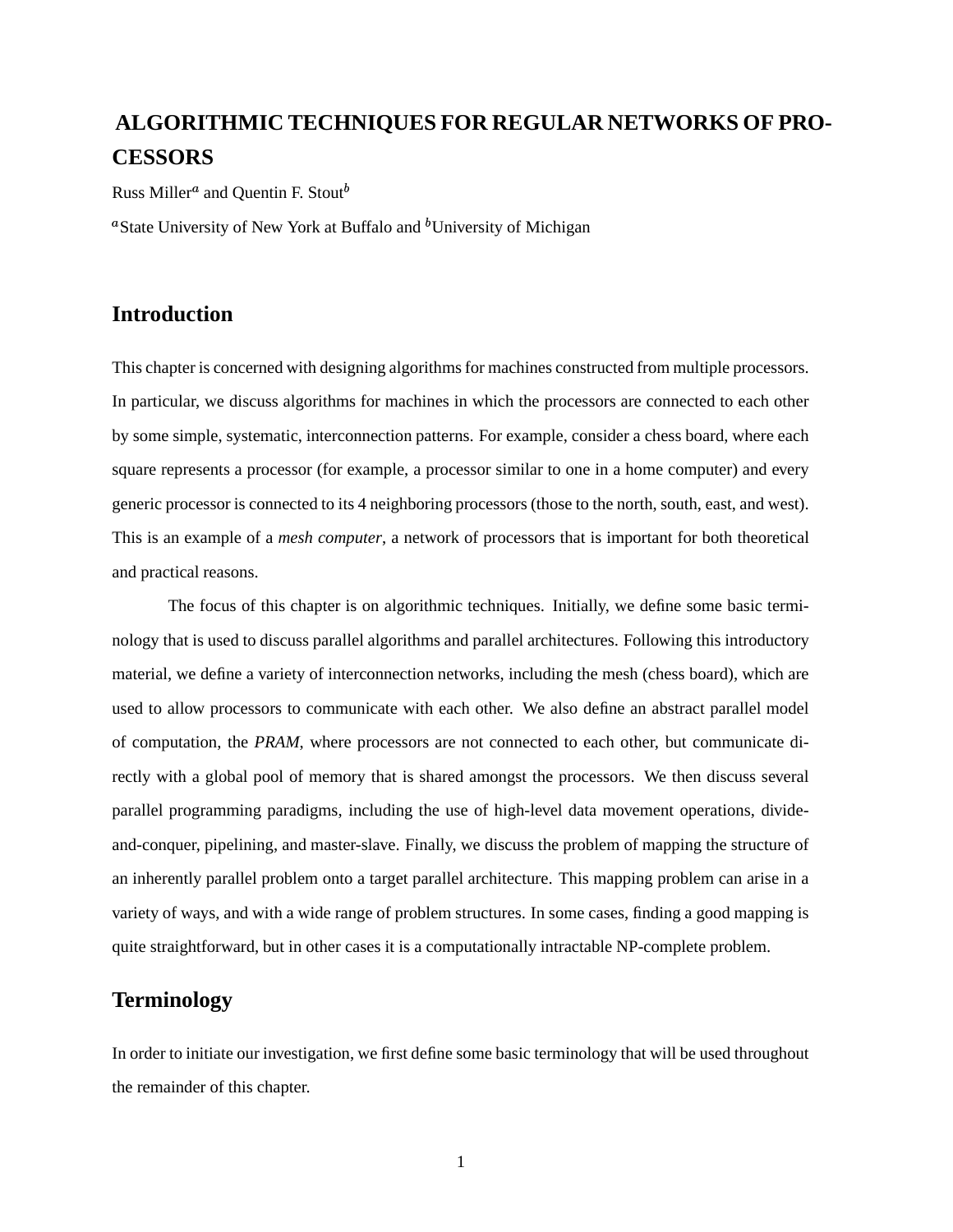#### **Shared Memory versus Distributed Memory**

In a *shared memory* machine, there is a single global image of memory that is available to all processors in the machine, typically through a common bus, set of busses, or switching network, as shown in Figure 1 (top). This model is similar to a blackboard, where any processor can read or write to any part of the board (memory), and where all communication is performed through messages placed on the board.

As shown in Figure 1 (bottom), each processor in a *distributed memory* machine has access only to its private (local) memory. In this model, processors communicate by sending messages to each other, with the messages being sent through some form of an interconnection network. This model is similar to that used by shipping services, such as the United States Postal Service, Federal Express, DHL, or UPS, to name a few. For example, suppose Tom in city  $X$  needs some information from Sue in city  $Y$ . Then Tom might send a letter requesting such information from Sue. However, the letter might get routed from city X to a facility (*i.e.*, "post office") in city W, then to a facility in city Z and finally to the facility in city  $Y$  before being delivered locally to Sue. Sue will now package up the information requested and go to a local shipping facility in city  $Y$ , which might route the package to a facility in city  $Q$ , then to a facility in city R, and finally to a facility in city X before being delivered locally to Tom. Note that there might be multiple paths between source and destination, that messages might move through different paths at different times between the same source and destination depending on congestion, availability of the communication path, and so forth. Also note that routing messages between processors that are closer to each other in terms of the interconnection network (fewer hops between processors) typically require less time than is required to route messages between pairs of processors that are farther apart (more hops between processors in terms of the interconnection network). In such message-passing systems, the overhead and delay can be significantly reduced if, for example, Sue sends the information to Tom without him first requesting the information. It is particularly useful if the data from Sue arrives before Tom needs to use it, for then Tom will not be delayed waiting for critical data. This analogy represents an important aspect of developing efficient programs for distributed memory machines, especially general-purpose machines in which communication can take place concurrently with calculation so that the communication time is effectively hidden.

For small shared memory systems, it may be that the network is such that each processor can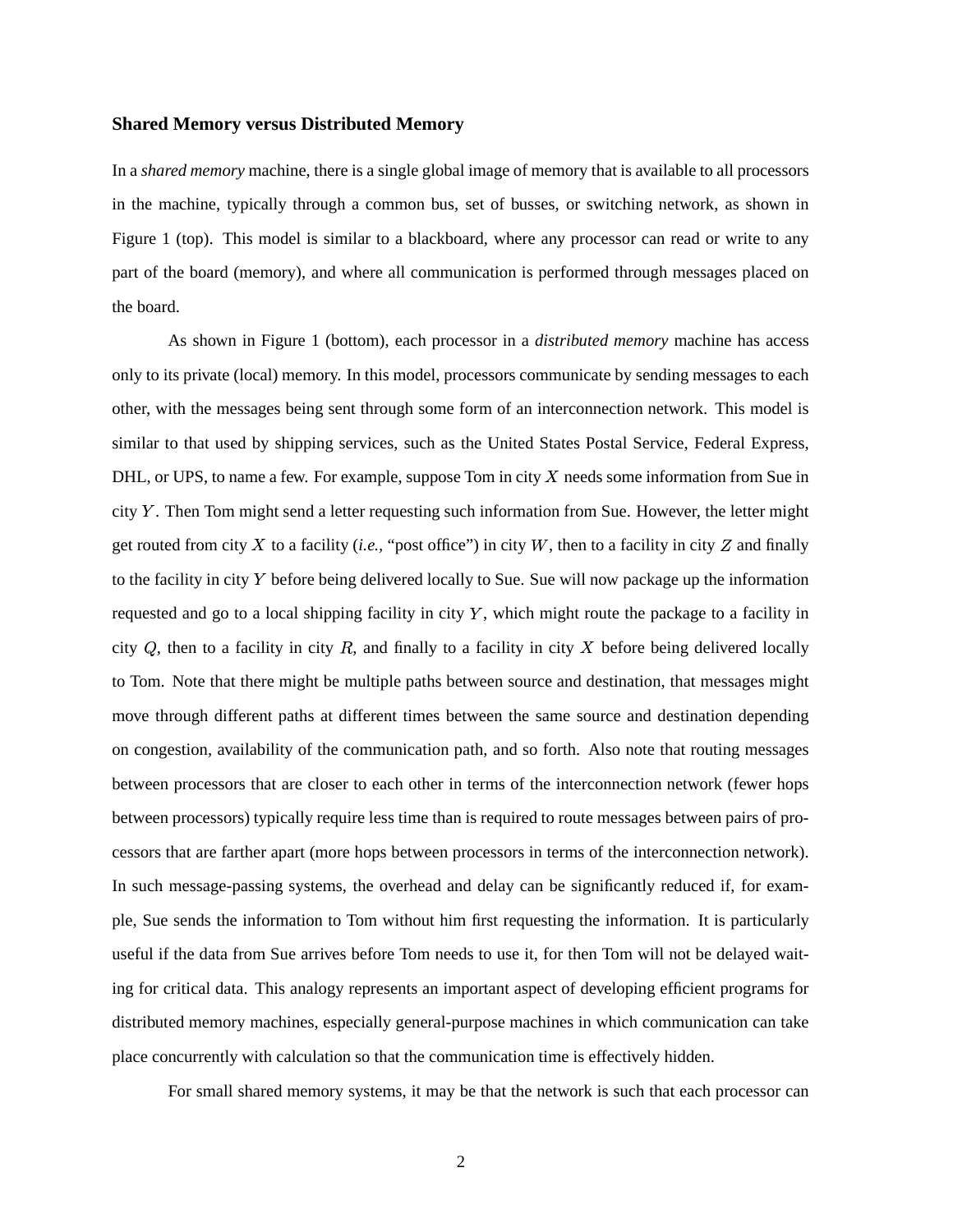access all memory cells in the same amount of time. For example, many symmetric multiprocessor (SMP) systems have this property. However, since memory takes space, systems with a large number of processors are typically constructed as modules (*i.e.*, a processor/memory pair) that are connected to each other via an interconnection network. Thus, while memory may be logically shared in such a model, in terms of performance each processor acts as if it is distributed, with some memory being "close" (fast access) to the processor and some memory being "far" (slow access) from the processor. Notice the similarity to distributed memory machines, where there is a significant difference in speed between a processor accessing its own memory versus a processor accessing the memory of a distant processor. Such shared memory machines are called NUMA (non-uniform memory access) machines, and often the most efficient programs for NUMA machines are developed by using algorithms efficient for distributed memory architectures, rather than using ones optimized for uniform access shared memory architectures.

Efficient use of the interconnection network in a parallel computer is often an important consideration for developing and tuning parallel programs. For example, in either shared or distributed memory machines, communication will be delayed if a packet of information must pass through many communication links. Similarly, communication will be delayed by contention if many packets need to pass through the same link. As an example of contention at a link, in a distributed memory machine configured as a binary tree of processors, suppose that all leaf processors on one side of the machine need to exchange values with all leaf processors on the other side of the machine. Then a bottleneck occurs at the root since the passage of information proceeds in a sequential manner through the links in and out of the root. A similar bottleneck occurs in a system if the interconnect is merely a single Ethernet-based bus.

Both shared and distributed memory systems can also suffer from contention at the destinations. In a distributed memory system, too many processors may simultaneously send messages to the same processor, which causes a processing bottleneck. In a shared memory system, there may be memory contention, where too many processors try to simultaneously read or write from the same location.

Another common feature of both shared and distributed memory systemsisthat the programmer has to be sure that computations are properly synchronized, *i.e.*, that they occur in the correct order. This tends to be easier in distributed memory systems, where each processor controls the access to its data, and the messages used to communicate data also have the side-effect of communicating the status of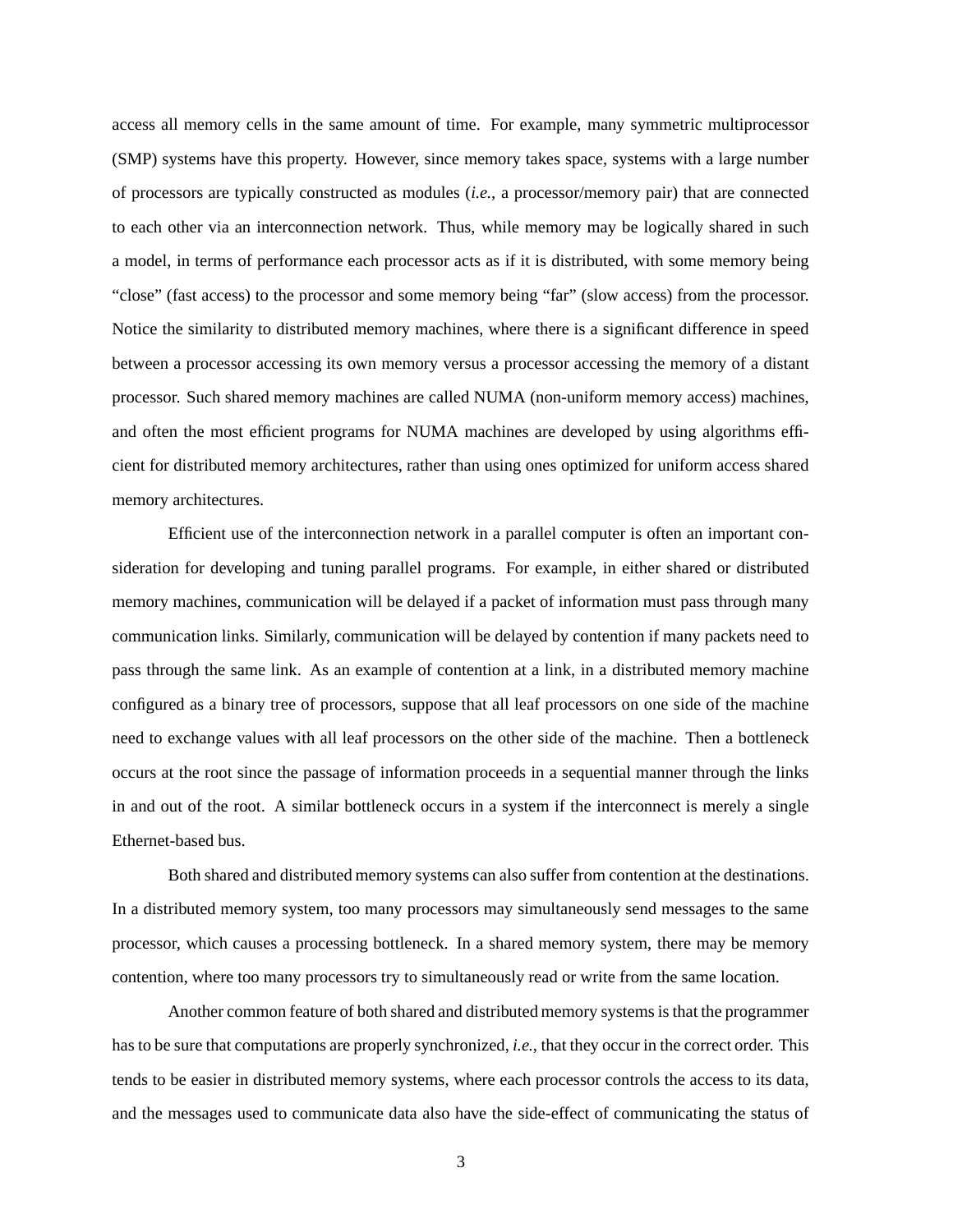the sending processor. For example, suppose processor  $W$  is calculating a value, which will then be sent to processor  $R$ . If the program is constructed so that  $R$  does not proceed until the message from W arrives, then it is guaranteed of using the correct value in the calculations. In a shared memory system, the programmer needs to be more careful. For example, in the same scenario,  $W$  may write the new value to a memory location that  $R$  reads. However, if  $R$  reads before  $W$  has written, then it may proceed using the wrong value. This is known as a *race condition*, where the correctness of the calculation depends on the order of the operations. To avoid this, various locking or signaling protocols need to be enforced so that R does not read the location until after W has written to it. Race conditions are a common source of programming errors, and are often difficult to locate because they disappear when a deterministic, serial debugging approach is used.





Figure 1: Shared memory (top) and distributed memory (bottom) machines.

#### **Flynn's Taxonomy**

In 1966, Michael Flynn classified computer architectures with respect to the *instruction stream*, that is, the sequence of operations performed by the computer, and the *data stream*, that is, the sequence of items operated on by the instructions [Flynn, 1966]. While extensions and modifications to Flynn's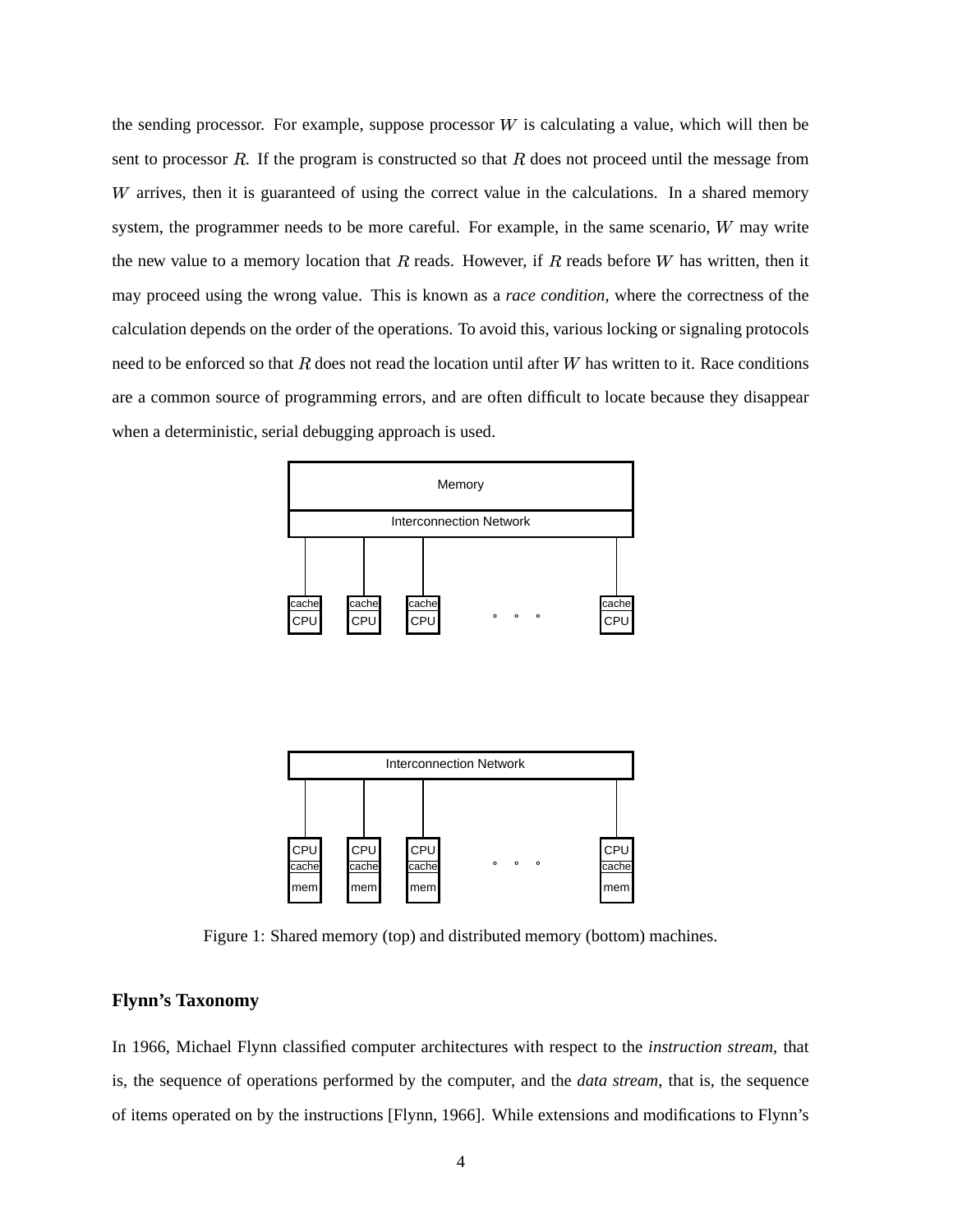taxonomy have appeared, Flynn's original taxonomy [Flynn, 1972] is still widely used. Flynn characterized an architecture as belonging to one of the following four classes.

- Single-Instruction Stream, Single-Data Stream (SISD)
- Single-Instruction Stream, Multiple-Data Stream (SIMD)
- Multiple-Instruction Stream, Single-Data Stream (MISD)
- Multiple-Instruction Stream, Multiple Data Stream (MIMD)

Standard serial computers fall into the *single-instruction stream, single data stream (SISD)* category, in which one instruction is executed per unit time. This is the so-called "von Neumann" model of computing, in which the stream of instructions and the stream of data can be viewed as being tightly coupled, so that one instruction is executed per unit time to produce one useful result. Modern "serial" computers include various forms of modest parallelism in their execution of instructions, but most of this is hidden from the programmer and only appears in the form of faster execution of a sequential program.

A *single-instruction stream, multiple-data stream (SIMD)* machine typically consists of multiple processors, a control unit (controller), and an interconnection network, as shown in Figure 2. The control unit stores the program and broadcasts the instructions to all processors simultaneously. Active processors simultaneously execute the identical instruction on the contents of each active processor's own local memory. Through the use of a *mask*, processors may be in either an active or inactive state at any time during the execution of the program. Masks can be dynamically determined, based on local data or the processor's coordinates. Note that one side-effect of having a centralized controller is that the system is synchronous, so that no processor can execute a second instruction until all processors are finished with the first instruction. This is quite useful in algorithm design, as it eliminates many race conditions and makes it easier to reason about the status of processors and data.

*Multiple-instruction stream, single-data stream (MISD)* machines consist of two or more processors that simultaneously perform not necessarily identical instructions on the same data. This model is rarely implemented.

A *multiple-instruction stream, multiple-data stream (MIMD)* machine typically consists of multiple processors and an interconnection network. In contrast to the single-instruction stream model, the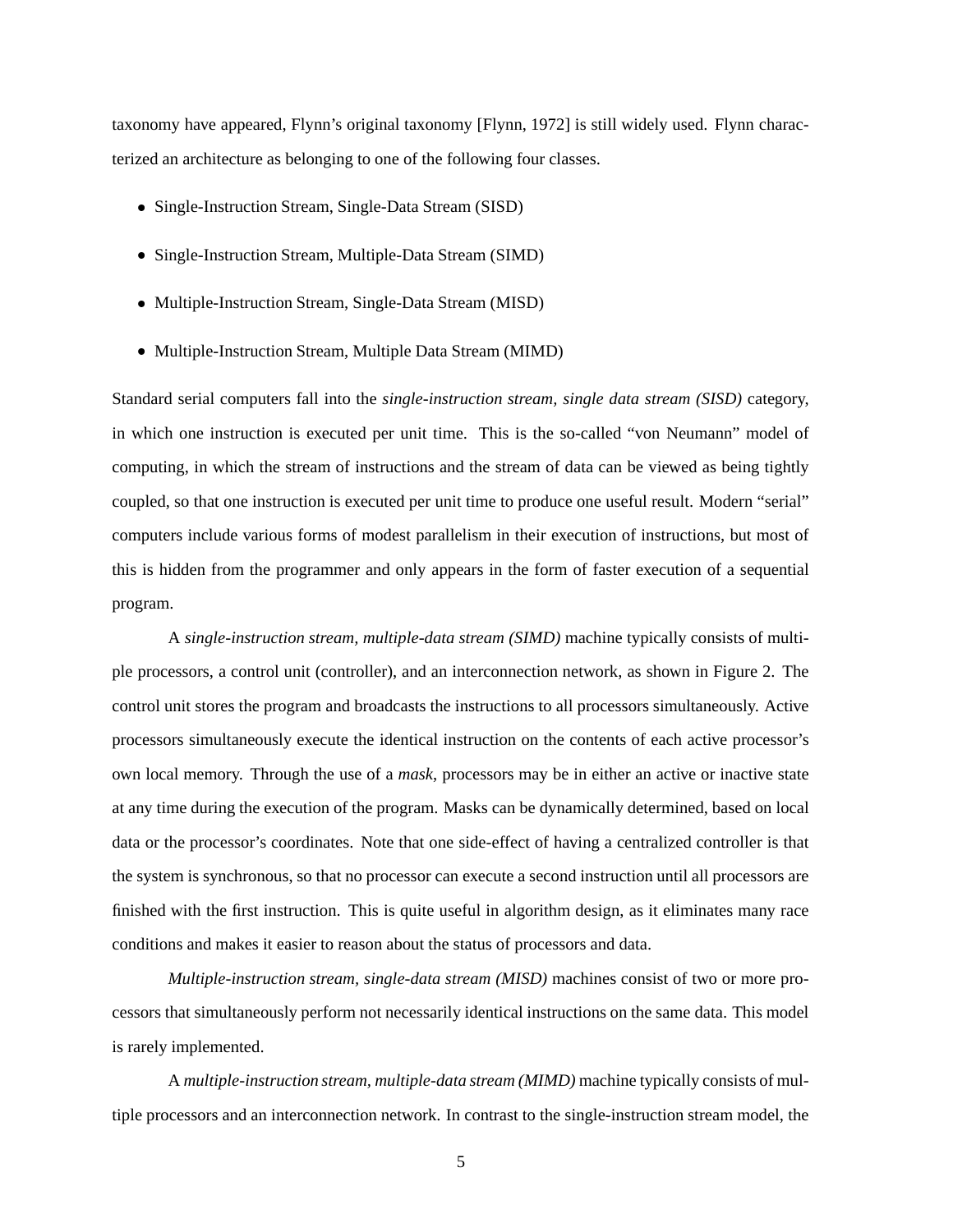

Figure 2: A SIMD machine. (*PE* is used to represent a processing element.)

multiple-instruction stream model allows each of the processors to store and execute its own program, providing multiple instruction streams. Each processor fetches its own data on which to operate. (Thus, there are multiple data streams, as in the SIMD model.) Often, all processors are executing the same program, but may be in different portions of the program at any given instant. This is the *single-program multiple-data (SPMD)* style of programming, and is an important mode of programming because it is rarely feasible to have a large number of different programs for different processors. The SPMD style, like the SIMD architectures, also makes it somewhat simpler to reason about the status of data structures and processors.

MIMD machines have emerged as the most commonly used general-purpose parallel computers, and are available in a variety of configurations. Both shared and distributed memory machines are available, as are mixed architectures where small numbers of processors are grouped together as a shared memory symmetric multiprocessor, and these SMPs are linked together in a distributed memory fashion.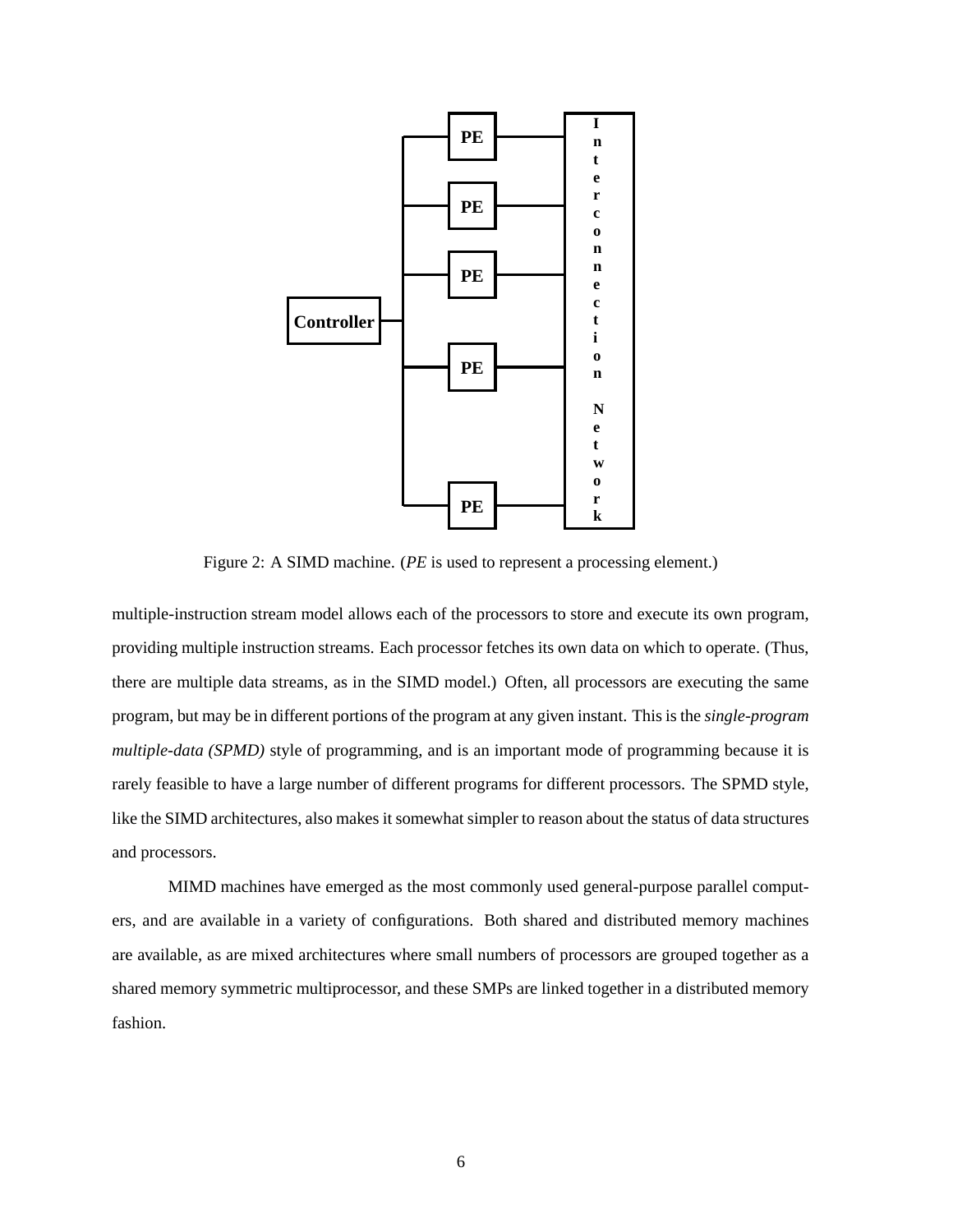#### **Granularity**

When discussing parallel architectures, the term *granularity* is often used to refer to the relative number and complexity of the processors. A *fine-grained machine* typically consists of a relatively large number of small, simple processors (in terms of local memory and computational power), while a *coarsegrained machine* typically consists of relatively few processors, each of which is large and powerful. Fine-grained machines typically fall into the SIMD category, where all processors operate in lockstep fashion (*i.e.*, synchronously) on the contents of their own small, local, memory. Coarse-grained machines typically fall into the shared memory MIMD category, where processors operate asynchronously on the large, shared, memory. Medium-grained machines are typically built from commodity microprocessors, and are found in both distributed and shared memory models, almost always in MIMD designs.

For a variety of reasons, medium-grained machines currently dominate the parallel computer marketplace in terms of number of installations. Such medium-grained machines typically utilize commodity processors and have the ability to efficiently perform as general-purpose (parallel) machines. Therefore, such medium-grained machines tend to have cost/performance advantages over systems utilizing special-purpose processors. In addition, they can also exploit much of the software written for their component processors. Fine-grained machines are difficult to use as general-purpose computers because it is often difficult to determine how to efficiently distribute the work to such simple processors. However, fine-grained machines can be quite effective in tasks such as image processing or pattern matching.

By analogy, one can also use the granularity terminology to describe data and algorithms. For example, a database is a coarse-grained view of data, while considering the individual records in the database is a fine-grained view of the same data.

# **Interconnection Networks**

In this section, we discuss interconnection networks that are used for communication among processors in a distributed memory machine. In some cases, all communication is handled by processors sending messages to other processors that they have a direct connection to, where messages destined for processors farther away must be handled by a sequence of intermediate processors. In other other cases the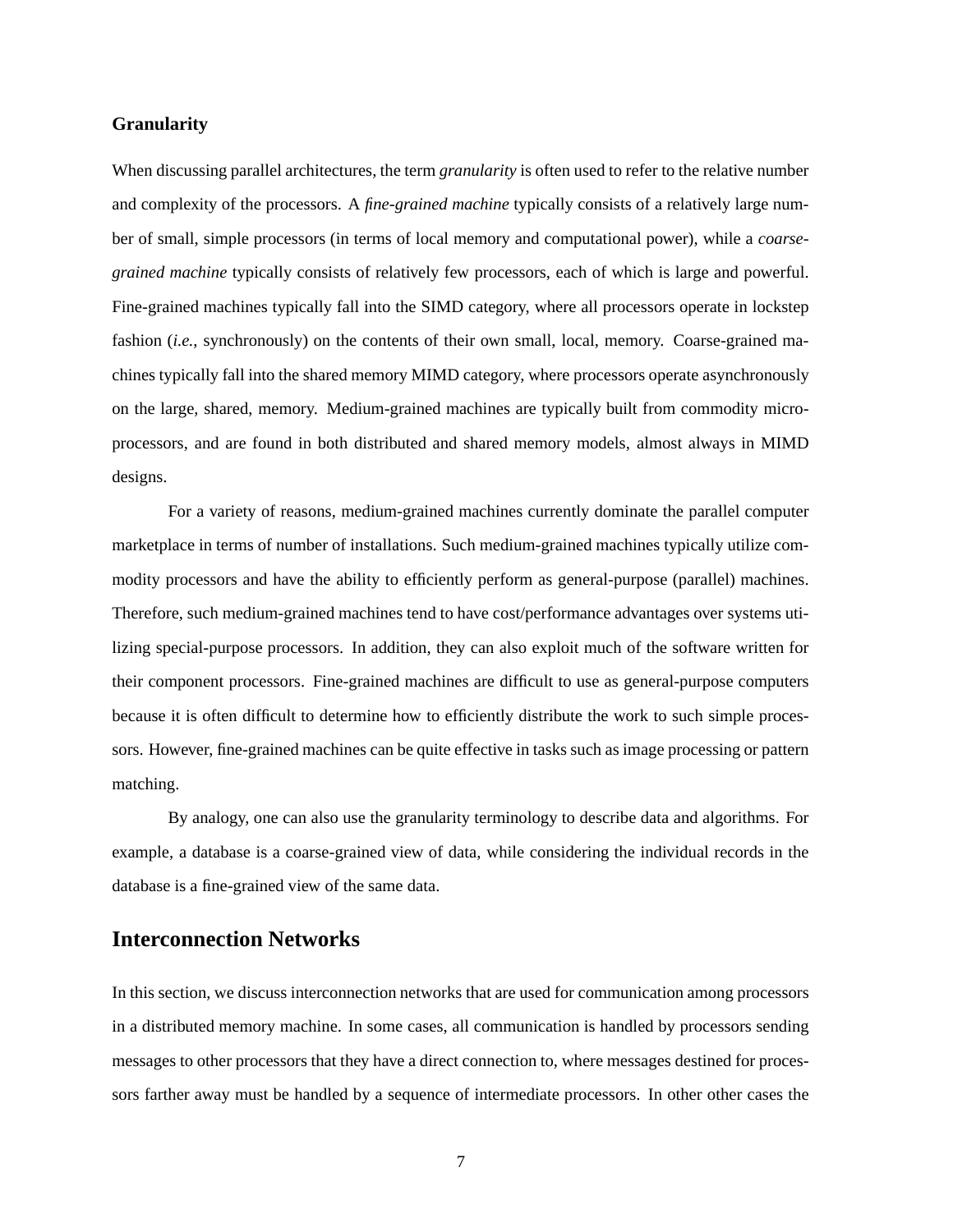processors send messages into, and receive messages from, an interconnection network composed of specialized routers that pass the messages. Most large systems use the latter approach. We use the term *node* to represent the processors, in the former case, or the routers in the latter case, *i.e.*, in any system, messages are passed from node to node in the interconnection network.

First, we define some terminology. The *degree of node*  $R$  is the number of other nodes that  $R$ is directly connected to via bi-directional communication links. (There are straightforward extensions to systems with uni-directional links.) The *degree of the network* is the maximum degree of any node in the network. The *distance* between two nodes is the number of communication links on a shortest path between the nodes. The *communication diameter* of the network is the maximum, over all pairs of nodes, of the distance between the nodes. The *bisection bandwidth* of the network corresponds to the minimum number of communication links that need to be removed (or cut) in order to partition the network into two pieces, each with the same number of nodes. Goals for interconnection networks include minimizing the degree of the nodes (to minimize the cost of building them), minimizing the communication diameter (to minimize the communication time for any single message), and maximizing the bisection bandwidth (to minimize contention when many messages are being sent concurrently). Unfortunately, these design goals are in conflict. Other important design goals include simplicity (to reduce the design costs for the hardware and software) and scalability (so that similar machines, with a range of sizes, can be produced). We informally call simple scalable interconnections *regular networks*. Regular networks make it easier for users to develop optimized code for a range of problem sizes.

Before defining some network models (*i.e.*, distributed memory machines characterized by their interconnection networks, or the interconnection network used in a shared memory machine), we briefly discuss the *parallel random access machine (PRAM)*, which is an idealized parallel model of computation, with a unit-time communication diameter. The PRAM is a shared memory machine that consists of a set of identical processors, where all processors have unit-time access to any memory location. The appeal of a PRAM is that one can ignore issues of communication when designing algorithms, focusing instead on obtaining the maximum parallelism possible in order to minimize the running time necessary to solve a given problem. The PRAM model typically assumes a SIMD strategy, so that operations are performed synchronously. If multiple processors try to simultaneously read or write from the same memory location, then a memory conflict occurs. There are several variations of the PRAM model targeted at handling these conflicts, ranging from the Exclusive Read Exclusive Write (EREW) model,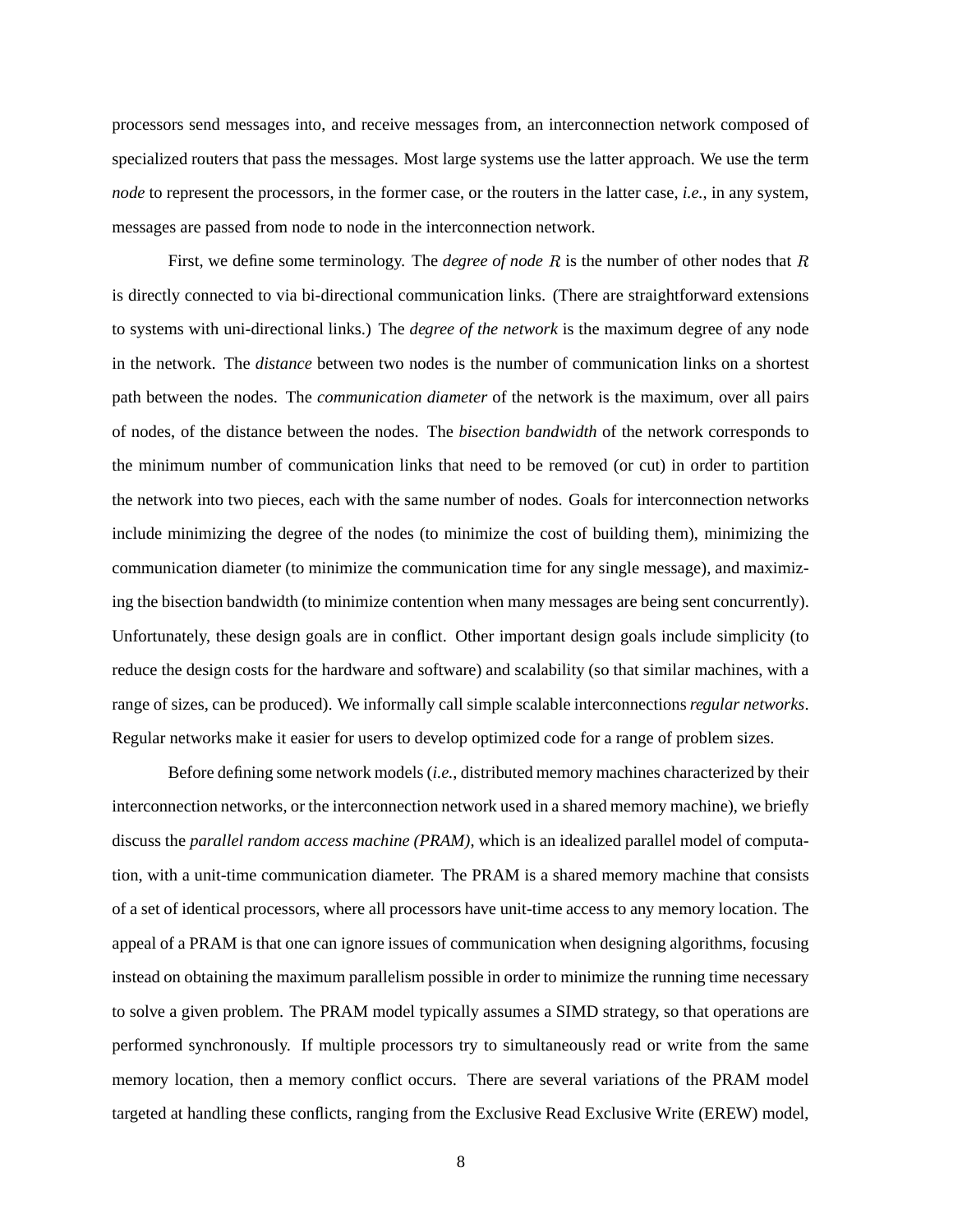which prohibits all such conflicts, to Concurrent Read Concurrent Write (CRCW) models, which have various ways of resolving the effects of simultaneous writes. One popular intermediate model is the concurrent read exclusive write (CREW) PRAM, in which concurrent reads to a memory location is permitted, but concurrent writes are not. For example, a classroom is usually conducted in a CREW manner. In the classroom, many students can read from the blackboard simultaneously (concurrent read), while if several students are writing simultaneously on the blackboard, they are doing so in different locations (exclusive write).

The unit-time memory access requirement for a PRAM is not scalable (*i.e.*, it is not realistic for a large number of processors and memory). However, in creating parallel programs, it is sometimes useful to describe a PRAM algorithm and then either perform a stepwise simulation of every PRAM operation on the target machine, or perform a higher-level simulation by using global operations. In such settings, it is often useful to design the algorithm for a powerful CRCW PRAM model, since often the CRCW PRAM can solve a problem faster or more naturally than an EREW PRAM. Since one is not trying to construct an actual PRAM, objections to the difficulty of implementing CRCW are not relevant; rather, having a simpler and/or faster algorithm is the dominant consideration.

In the remainder of this section, several specific interconnection networks are defined. See Figure 3 for illustrations of these. The networks defined in this section are among the most commonly utilized networks. However, additional networks have appeared in both the literature and in real machines, and variations of the basic networks described here are numerous. For example, many small systems use only a bus as the interconnection network (where only one message at a time can be transmitted), reconfigurable meshes extend the capabilities of standard meshes by adding dynamic interconnection configuration [Li and Stout, 1991], and Clos networks have properties between those of completely connected crossbar systems and hypercubes.

#### **Ring**

In a *ring* network, the  $n$  nodes are connected in a circular fashion so that node  $R_i$  is directly connected to nodes  $R_{i-1}$  and  $R_{i+1}$  (the indices are computed modulo n, so that nodes  $R_0$  and  $R_{n-1}$  are connected). While the degree of the network is only 2, the communication diameter is  $\lfloor n/2 \rfloor$ , which is quite high, and the bisection bandwidth is only 2, which is quite low.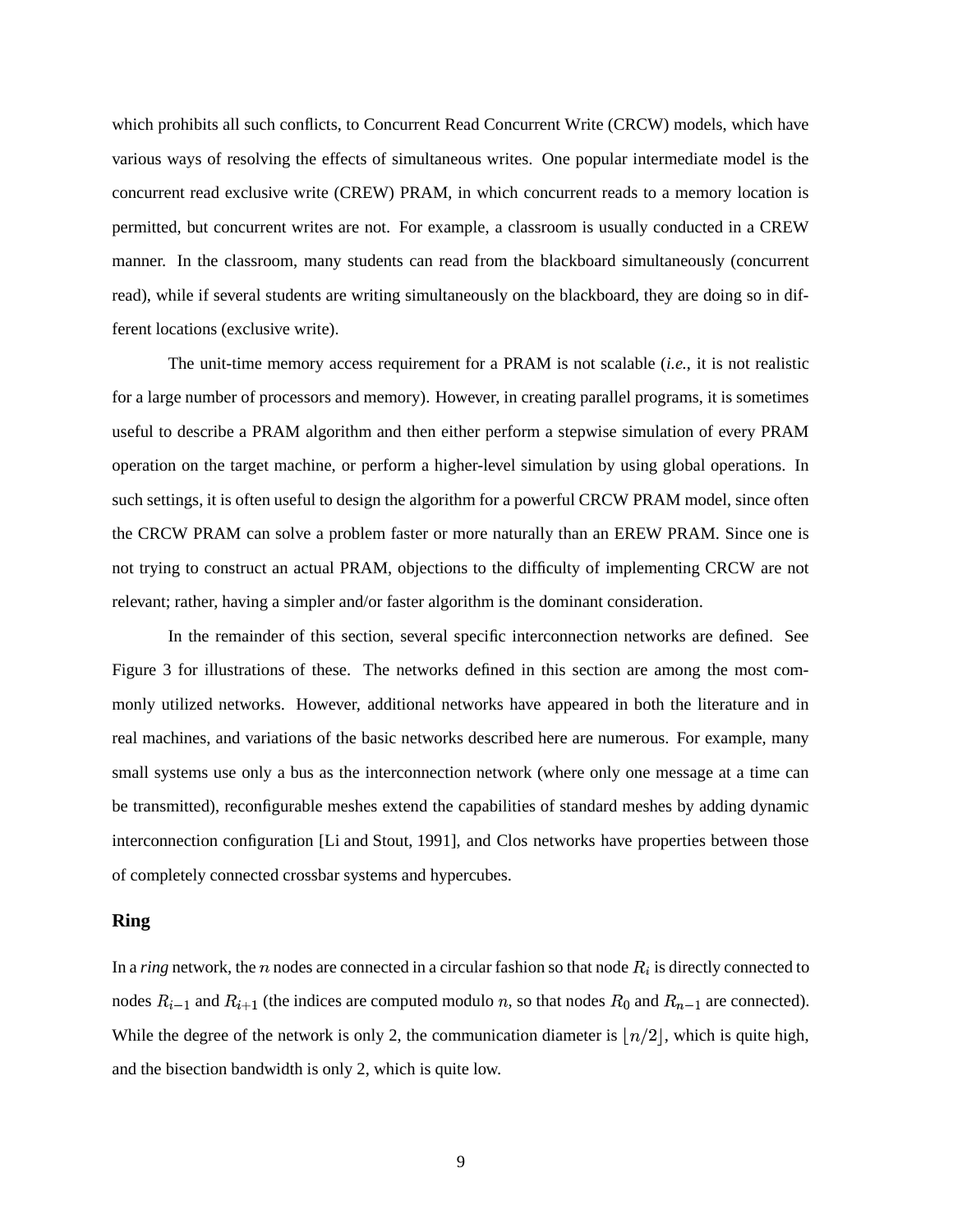

Figure 3: Sample interconnection networks (from top to bottom): ring, mesh, hypercube, and tree.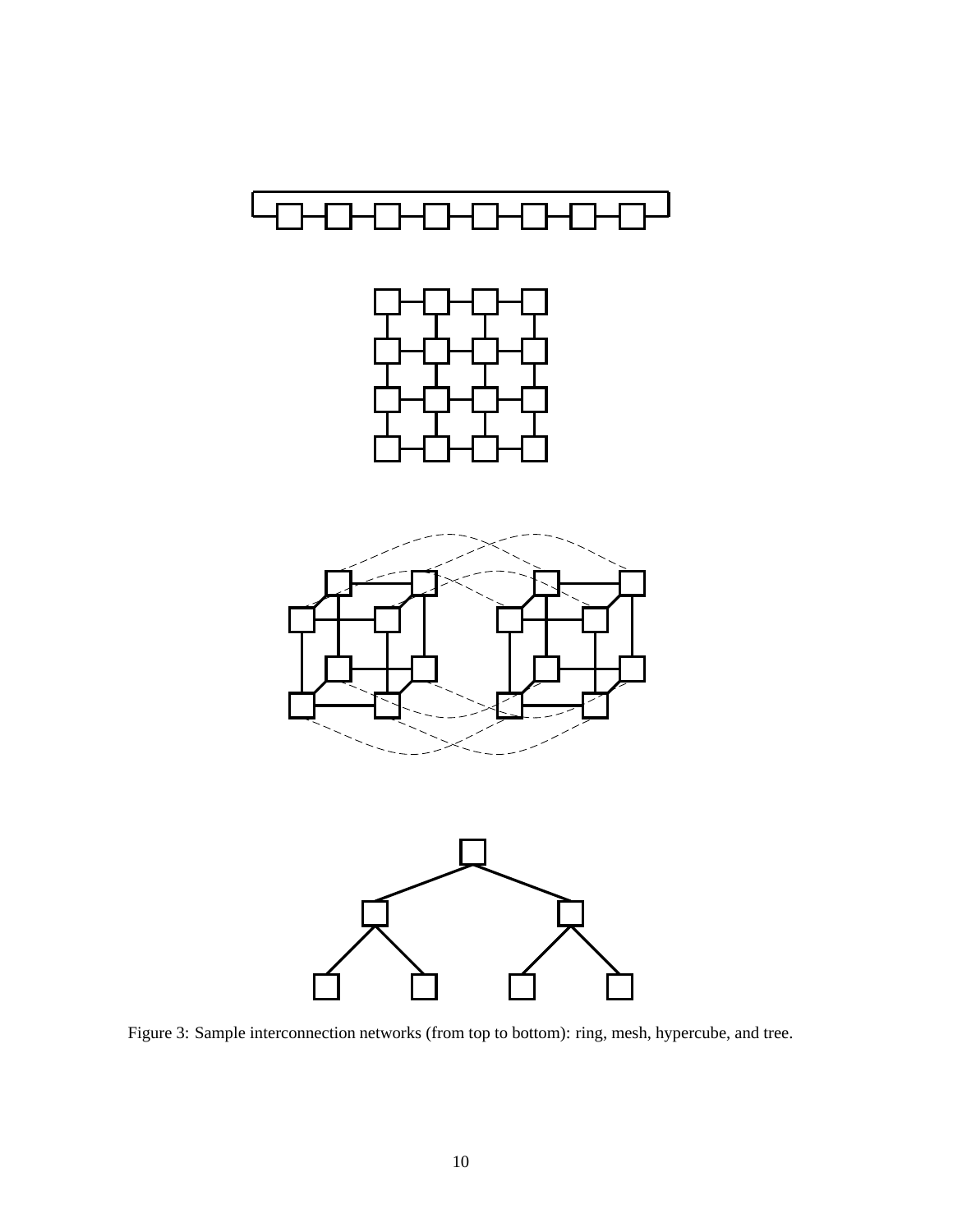#### **Meshes and Tori**

The *n* nodes of a 2-dimensional square mesh network are configured so that an interior node  $R_{i,j}$  is connected to its four neighbors, nodes  $R_{i-1,i}$ ,  $R_{i+1,i}$ ,  $R_{i,i-1}$ , and  $R_{i,i+1}$ . The four corner nodes are each connected to their 2 neighbors, while the remaining nodes that are on the edge of the mesh are each connected to 3 neighbors. So, by increasing the degree of the network to 4, as compared to the degree 2 of the ring, the communication diameter of the network is reduced to  $2(\sqrt{n}-1)$ , and the bisection bandwidth is increased to  $\sqrt{n}$ . The diameter is further reduced, to  $2[\sqrt{n}/2]$ , and the bisection bandwidth is increased, to  $2\sqrt{n}$ , in a 2-dimensional torus, which has all the connections of the 2-dimensional mesh plus connections between the first and last nodes in each row and column. Meshes and tori of higher dimensions can be constructed, where the degree of a  $d$ -dimensional mesh or torus is 2d, and, when n is a perfect  $d<sup>th</sup>$  power, the diameter is either  $d(n^{1/d}-1)$  or  $d\lfloor n^{1/d}/2 \rfloor$ , respectively, and the bisection bandwidth is either  $n^{(d-1)/d}$  or  $2n^{(d-1)/d}$ , respectively. Notice that the ring is a 1-dimensional torus.

For a 2-dimensional mesh, and similarly for higher-dimensional meshes, the mesh can be rectangular, instead of square. This allows a great deal of flexibility in selecting the size of the mesh, and the same flexibility is available for tori as well.

#### **Hypercube**

A *hypercube* with  $n$  nodes, where  $n$  is an integral power of 2, has the nodes indexed by the integers  $\{0, \ldots, n-1\}$ . Viewing each integer in this range as a  $(\log_2 n)$ -bit string, two nodes are directly connected if and only if their indices differ by exactly one bit. Some advantages of a hypercube are that the communication diameter is only  $\log_2 n$  and the bisection bandwidth is  $n/2$ . A disadvantage of the hypercube is that the number of communication links needed by each node grows as  $\log_2 n$ , unlike the fixed degree for nodes in ring and mesh networks. This makes it difficult to manufacture reasonably generic hypercube nodes that could scale to extremely large machines, though in practice this is not a concern because the cost of an extremely large machine would be prohibitive.

#### **Tree**

A *complete binary tree* of height k,  $k \geq 0$  an integer, has  $n = 2^{k+1} - 1$  nodes. The root node is at level 0 and the  $2^k$  leaves are at level k. Each node at level  $1, \ldots, k-1$  has two children and one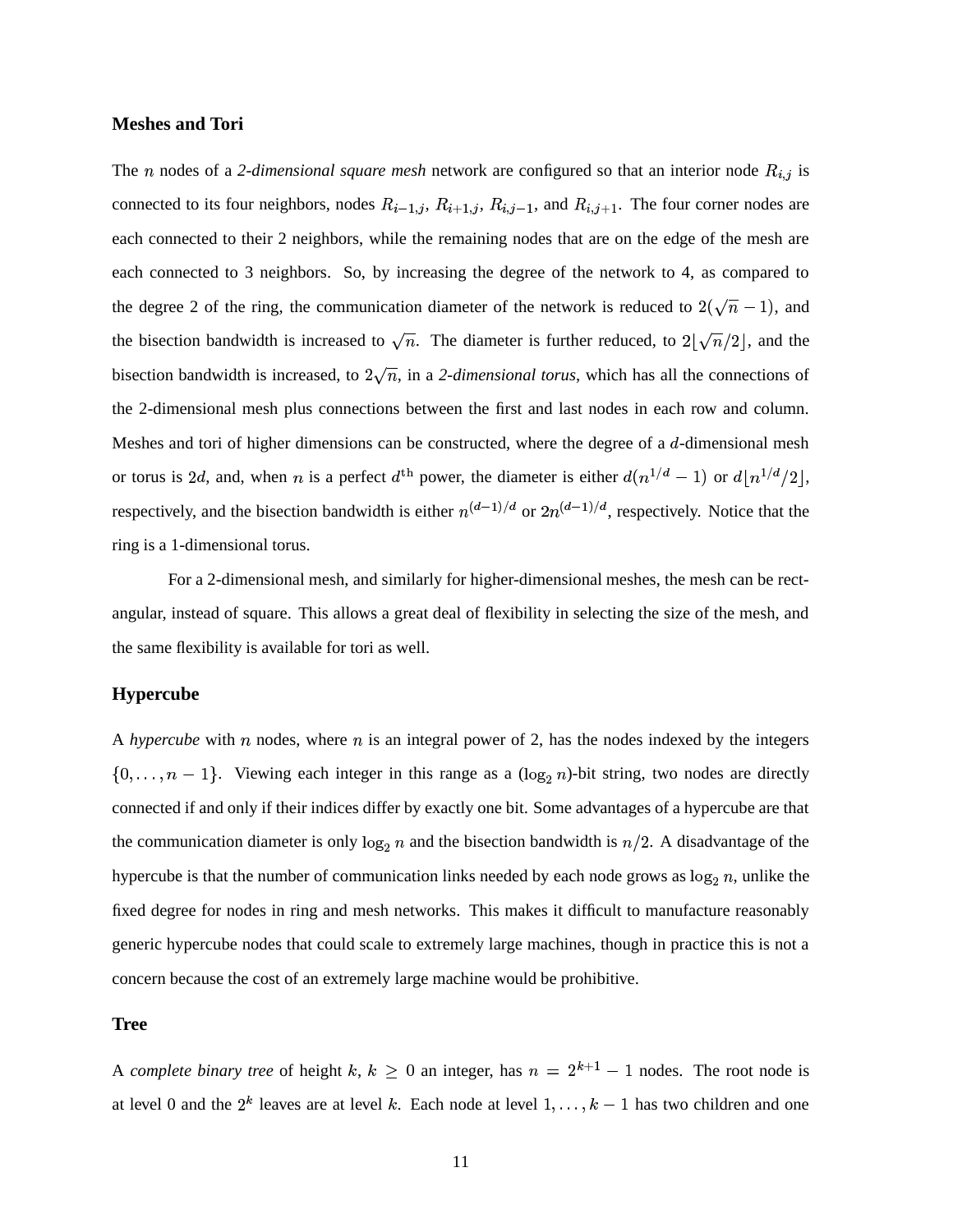parent, the root node does not have a parent node, and the leaves at level  $k$  do not have children nodes. Notice that the degree of the network is 3 and that the communication diameter is  $2k = 2\lfloor \log_2 n \rfloor$ . One severe disadvantage of a tree is that when extensive communication occurs, all messages traveling from one side of the tree to the other must pass through the root, causing a bottleneck. This is because the bisection bandwidth is only 1. Fat trees, introduced by Leiserson [Leiserson, 1985], alleviate this problem by increasing the bandwidth of the communication links near the root. This increase can come from changing the nature of the links, or, more easily, by using parallel communication links. Other generalizations of binary trees include complete  $t$ -ary trees of height  $k$ , where each node at level  $0, \ldots, k-1$  has t children. There are  $(t^{k+1}-1)/(t-1)$  nodes, the maximum degree is  $t+1$ , and the diameter is  $2k = 2\lfloor \log_t n \rfloor$ .

# **Designing Algorithms**

Viewed from the highest level, many parallel algorithms are purely sequential, with the same overall structure as an algorithm designed for a more standard "serial" computer. That is, there may be an input and initialization phase, then a computational phase, and then an output and termination phase. The differences, however, are manifested within each phase. For example, during the computational phase, an efficient parallel algorithm may be inherently different from its efficient sequential counterpart.

For each of the phases of a parallel computation, it is often useful to think of operating on an entire structure simultaneously. This is a SIMD-style approach, but the operations may be quite complex. For example, one may want to update all entries in a matrix, tree, or database, and view this as a single (complex) operation. For a fine-grained machine, this might be implemented by having a single (or few) data item per processor, and then using a purely parallel algorithm for the operation. For example, suppose an  $n \times n$  array A is stored on an  $n \times n$  2-dimensional torus, so that  $A(i, j)$  is stored on processor  $P_{i,j}$ . Suppose one wants to replace each value  $A(i,j)$  with the average of itself and the four neighbors  $A(i-1, j)$ ,  $A(i+1, j)$ ,  $A(i, j-1)$ , j),  $A(i, j-1)$  and  $A(i, j+1)$ , where the indices are computed modulo  $n(i.e., "neighbors"$  is in the torus sense). This average filtering can be accomplished by just shifting the array right, left, up, and down by one position in the torus, and having each processor average the four values received along with its initial value.

For a medium- or coarse-grained machine, operating on entire structures is most likely to be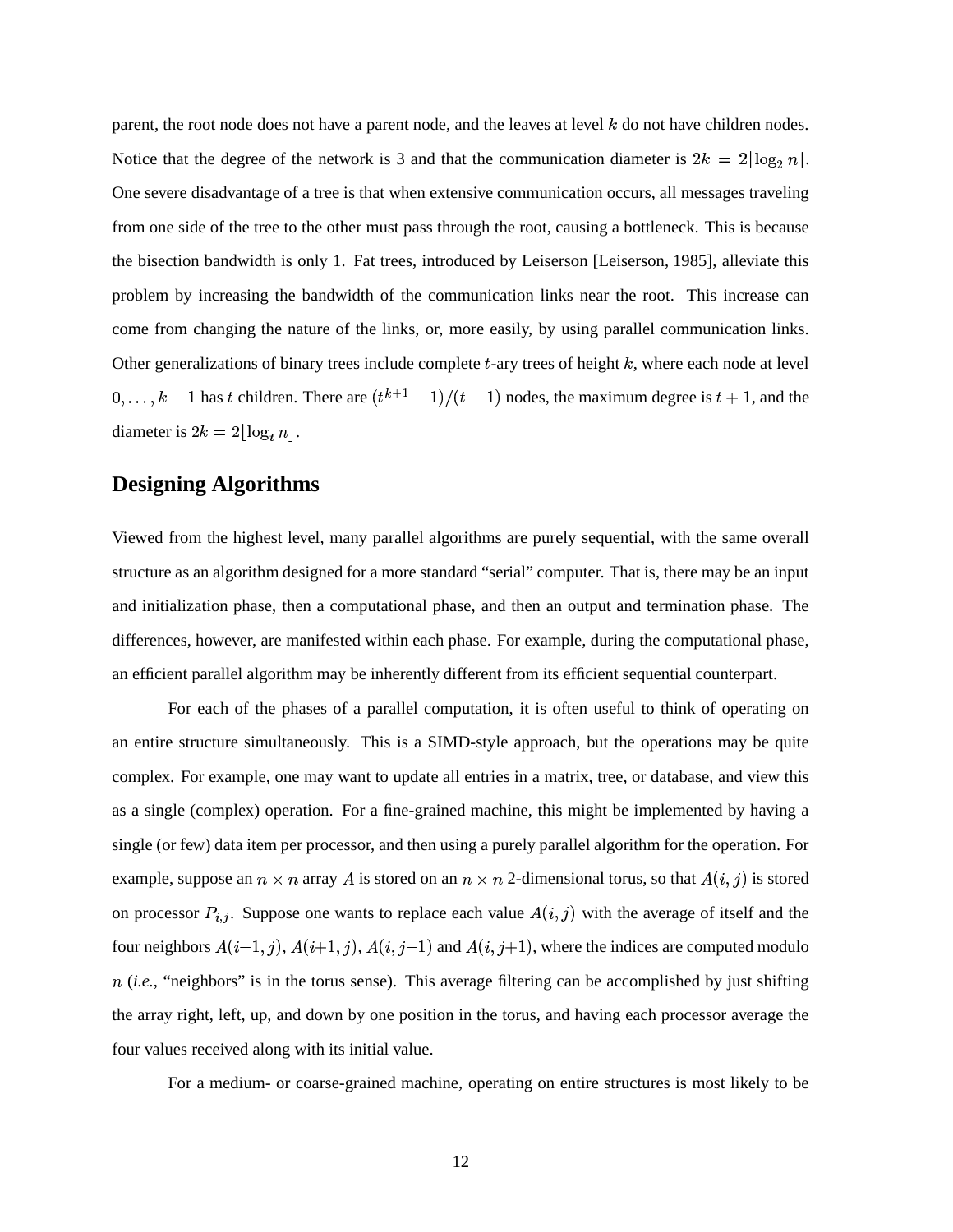implemented by blending serial and parallel approaches. On such an architecture, each processor uses an efficient serial algorithm applied to the portion of the data in the processor, and communicates with other processors in order to exchange critical data. For example, suppose the  $n \times n$  array of the previous paragraph is stored in a  $p \times p$  torus, where p evenly divides n, so that  $A(i, j)$  is stored in processor  $P_{\lfloor i p/n \rfloor, \lfloor i p/n \rfloor}$ . Then, to do the same average filtering on A, each processor  $P_{k,l}$  still needs to communicate with its torus neighbors  $P_{k\pm 1,l}$ ,  $P_{k,l\pm 1}$ , but now sends them either the leftmost or rightmost column of data, or the topmost or bottommost row. Once a processor receives its boundary set of data from its neighboring processors, it can then proceed serially through its subsquare of data and produce the desired results. To maximize efficiency, this can be performed by having each processor send the data needed by its neighbors, then perform the filtering on the part of the array that it contains that does not depend on data from the neighbors, and then finally perform the filtering on the elements that depend on the data from neighbors. Unfortunately, while this maximizes the possible overlap between communication and calculation, it also complicates the program because the order of computations within a processor needs to be rearranged.

#### **Global Operations**

To manipulate entire structures in one step, it is useful to have a collection of operations that perform such manipulations. These *global operations* may be very problem-dependent, but certain ones have been found to be widely useful. For example, the average filtering example above made use of shift operations to move an array around. *Broadcast* is another common global operation, used to send data from one processor to all other processors. Extensions of the broadcast operation include simultaneously performing a broadcast within every (predetermined and distinct) subset of processors. For example, suppose matrix A has been partitioned into submatrices allocated to different processors, and one needs to broadcast the first row of  $A$  so that if a processor contains any elements of column  $i$  then it obtains the value of  $A(1, i)$ . In this situation, the more general form of a subset-based broadcast can be used.

Besides operating within subsets of processors, many global operations are defined in terms of a commutative, associative, semigroup operator  $\otimes$ . Examples of such semigroup operators include minimum, maximum, or, and, sum, and product. For example, suppose there is a set of values  $V(i)$ ,  $1 \leq i \leq n$ , and the goal is to obtain the maximum of these values. Then  $\otimes$  would represent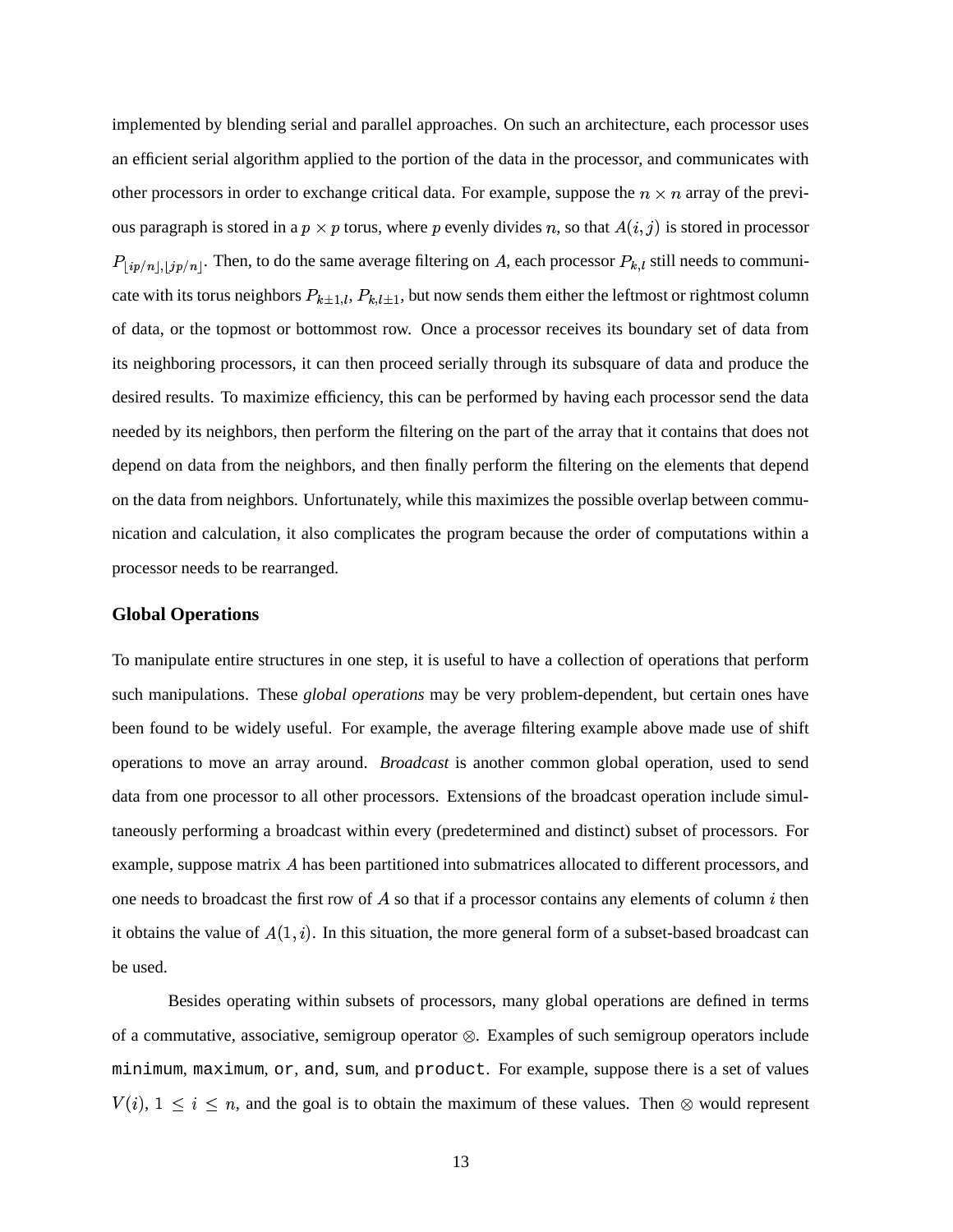maximum, and the operation of applying  $\otimes$  to all n values is called *reduction*. If the value of the reduction is broadcast to all processors, then it is sometimes known as *report*. A more general form of the reduction operation involves labeled data items, *i.e.*, each data item is embedded in a record that also contains a label, where at the end of the reduction operation the result of applying  $\otimes$  to all values with the same label will be recorded in the record.

Global operations provide a useful way to describe major actions in parallel programs. Further, since several of these operations are widely useful, they are often made available in highly optimized implementations. The language APL provided a model for several of these operations, and some parallel versions of APL have appeared. Languages such as  $C^*$  [Thinking Machines Corporation, 1991], UPC [El-Ghazawi, Carlson, Sterline, Yellick, 2005], OpenMP [OpenMP Architecture Review Board, 2005], and FORTRAN 90 [Brainerd, Goldberg, and Adams, 1990] also provide for some forms of global operations, as do message-passing systems such as MPI [Snir, Otto, Huss-Lederman, Walker, and Dongarra, 1995]. Reduction operations are so important that most parallelizing compilers detect them automatically, even if they have no explicit support for other global operations.

Besides broadcast, reduction, and shift, other important global operationsinclude the following.

- **Sort:** Let  $X = \{x_0, x_1, \ldots, x_{n-1}\}$  $\{x_1, \ldots, x_{n-1}\}$  be an ordered set such that  $x_i < x_{i+1}$ , for all  $0 \leq i < n-1$ . (That is, X is a subset of a linearly ordered data type.) Given that the  $n$  elements of X are arbitrarily distributed among a set of  $p$  processors, the sort operation will (re)arrange the members of  $X$  so that they are ordered with respect to the processors. That is, after sorting, elements  $x_0, \ldots, x_{n}$ -, will be in the first processor, elements  $x_{n/p+1}, \ldots, x_{n/p}$  will be in the second processor, and so forth. Note that this assumes an ordering on the processors, as well as on the elements.
- **Merge:** Suppose that sets  $D_1$  and  $D_2$  are subsets of some linearly ordered data type, and  $D_1$  and  $D_2$  are each distributed in an ordered fashion among disjoint sets of processors  $P_1$  and  $P_2$ , respectively. Then the merge operation combines  $D_1$  and  $D_2$  to yield a single sorted set stored in ordered fashion in the entire set of processors  $P = P_1 \cup P_2$ .
- **Associative Read/Write:** These operations start with a set of *master* records indexed by unique keys. In the associative read, each processor specifies a key and ends up with the data in the master record indexed by that key, if such a record exists, or else a flag indicating that there is no such record. In the associative write, each processor specifies a key and a value, and each master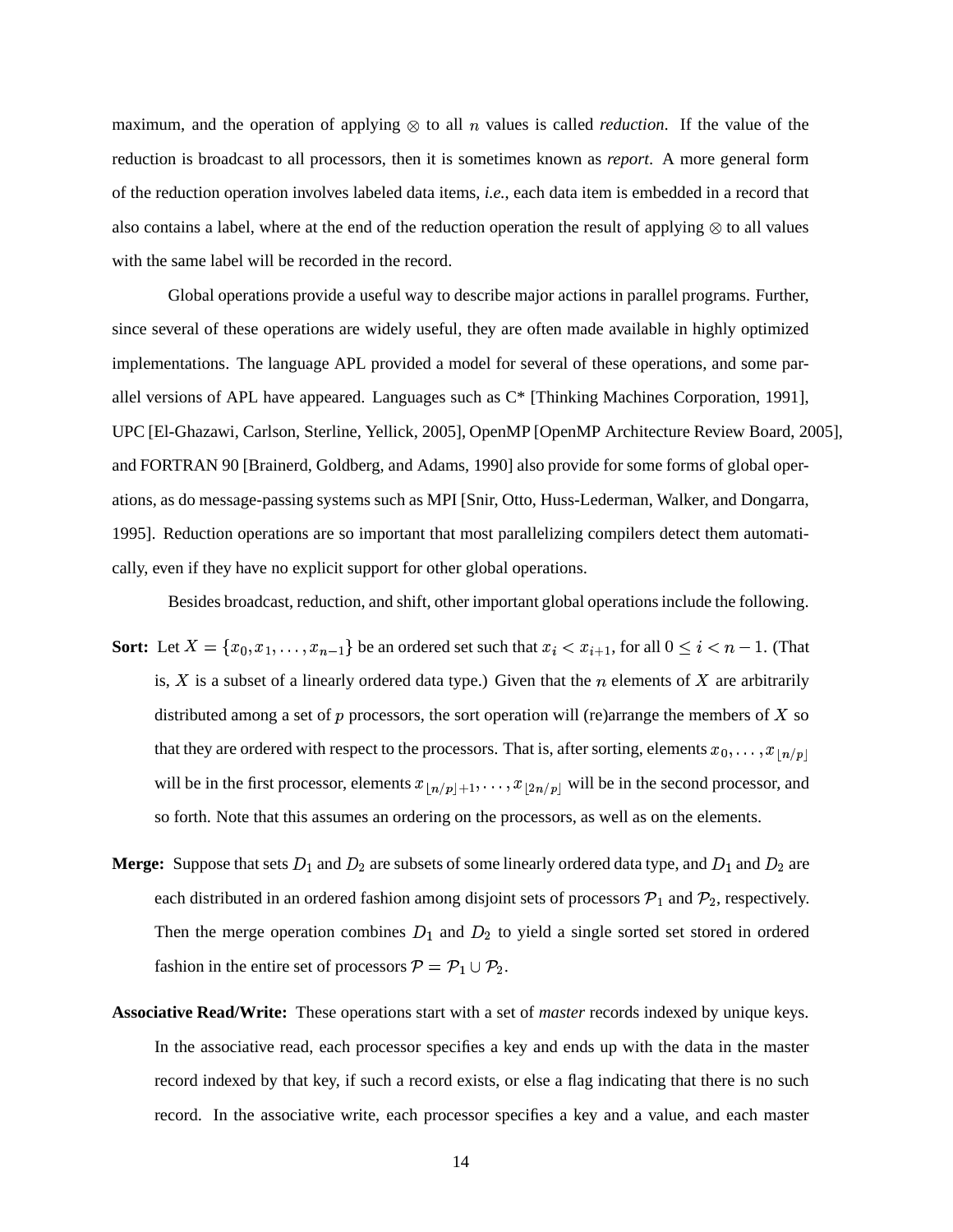record is updated by applying  $\otimes$  to all values sent to it. (Master records are generated for all keys written.)

These operations are extensions of the CRCW PRAM operations. They model a PRAM with associative memory and a powerful combining operation for concurrent writes. On most distributed memory machines the time to perform these more powerful operations is within a multiplicative constant of the time needed to simulate the usual concurrent read and concurrent write, and the use of the more powerful operations can result in significant algorithmic simplifications and speedups.

- **Compression:** Compression moves data into a region of the machine where optimal interprocessor communication is possible. For example, compressing  $k$  items in a fine-grain two-dimensional mesh will move them to a  $\sqrt{k} \times \sqrt{k}$  subsquare.
- **Scan (Parallel prefix):** Given a set of values  $a_i$ ,  $1 \leq i \leq n$ , the *scan* computation determines  $s_i$  $a_1 \otimes a_2 \otimes \cdots \otimes a_i$ , for all i. This operation is available in APL. Note that the hardware feature known as "fetch-and-op" implements a variant of scan, where "op" is  $\otimes$  and the ordering of the processors is not required to be deterministic.
- **All-to-all broadcast:** Given data  $D(i)$  in processor i, every processor j receives a copy of  $D(i)$ , for all  $i \neq j$ .
- **All-to-all personalized communication:** Every processor  $P_i$  has a data item  $D(i, j)$  that is sent to processor  $P_i$ , for all  $i \neq j$ .

#### **Example: Maximal Point Problem**

As an example of the use of global operations, consider the following problem from computational geometry. Let S be a finite set of planar (*i.e.*, 2-dimensional) points. A point  $p = (p_x, p_y)$  in S is a *maximal point* of S if  $p_x > q_x$  or  $p_y > q_y$ , for every point  $(q_x, q_y) \neq p$  in S. The *maximal point problem* is to determine all maximal points of  $S$ . See Figure 4. The following parallel algorithm for the maximal point problem was apparently first noted by Atallah and Goodrich [Atallah and Goodrich, 1986].

1. Sort the  $n$  planar points in reverse order by  $x$ -coordinate, with ties broken by reverse order by y-coordinate. Let  $(i_x, i_y)$  denote the coordinates of the  $i^{th}$  point after the sort is complete. There-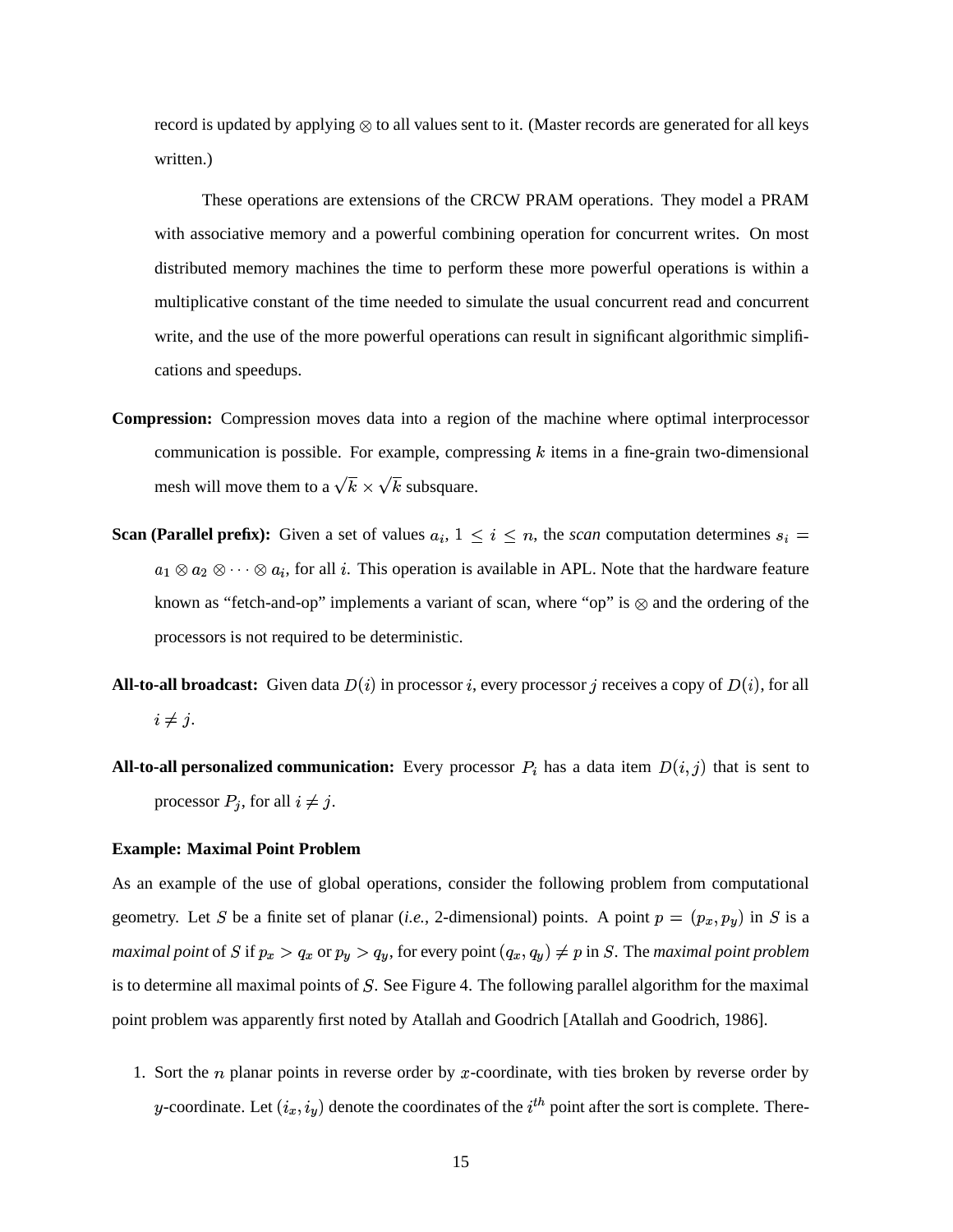

Figure 4: The maximal points of the set are shaded.

fore, after sorting, the points will be ordered so that if  $i < j$  then either  $i_x > j_x$  or  $i_x = j_x$  and  $i_y > j_y$ .

- 2. Use a scan on the  $i_y$  values, where the operation  $\otimes$  is taken to be maximum. The resulting values  $\{L_i\}$  are such that  $L_i$  is the largest y-coordinate of any point with index less than *i*.
- 3. The point  $(i_x, i_y)$  is an extreme point if and only if  $i_y > L_i$ .

The running time  $T(n)$  of this algorithm is given by

$$
T(n) = Sort(n) + Scan(n) + O(1), \qquad (1)
$$

where  $Sort(n)$  is the time to sort n items and  $Scan(n)$  is the time to perform scan. On all parallel architectures known to the authors,  $Scan(n) = O(Sort(n))$ , and hence on such machines the time of the algorithm is  $\Theta(Sort(n))$ . It is worth noting that for the sequential model, [Kung, Luccio, and Preparata, 1975] have shown that the problem of determining maximal points is as hard as sorting.

#### **Divide-and-Conquer**

Divide-and-conquer is a powerful algorithmic paradigm that exploits the repeated subdivision of problems and data into smaller, similar problems/data. It is quite useful in parallel computation because the logical subdivisions into subproblems can correspond to physical decomposition among processors,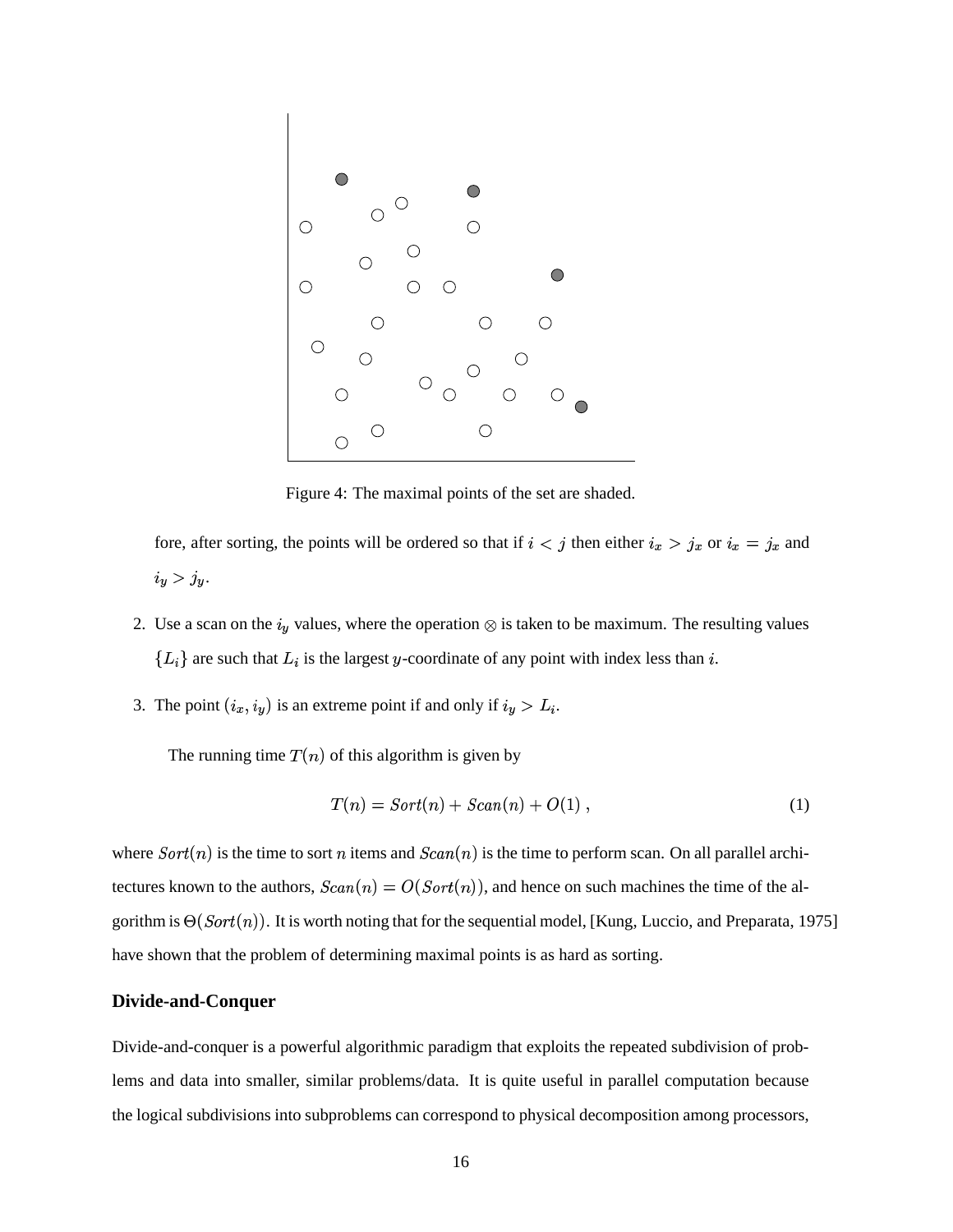where eventually the problem is broken into subproblems that are each contained within a single processor. These small subproblems are typically solved by an efficient sequential algorithm within each processor.

As an example, consider the problem of labeling the figures of a black/white image, where the interpretation is that of black objects on a white background. Two black pixels are defined to be *adjacent* if they are vertical or horizontal neighbors, and *connected* if there is a path of adjacent black pixels between them. A *figure* (*i.e.*, *connected component*) is defined to be a maximally connected set of black pixels in the image. The figures of an image are said to be *labeled* if every black pixel in the image has a label, with two black pixels having the same label if and only if they are in the same figure.

We utilize a generic parallel divide-and-conquer solution for this problem, given, for example, in [Miller and Stout, 1996], p. 30. Suppose that the  $n \times n$  image has been divided into p subimages, as square as possible, and distributed one subimage per processor. Each processor labels the subimage it contains, using whatever serial algorithm is best and using labels that are unique to the processor (so that no two different figures can accidentally get the same label). For example, often the label used is a concatenation of the row and column coordinates of one of the pixels in the figure. Notice that so as long as the global row and column coordinates are used, the labels will be unique. After this step, the only figures that could have an incorrect global label are those that lie in two or more subimages, and any such figures must have a pixel on the border of each subimage it is in (see Figure 5). To resolve these labels, a record is prepared for each black pixel on the border of a subimage, where the record contains information about the pixel's position in the image, and its current label. There are far fewer such records than there are pixels in the original image, yet they contain all of the information needed to determine the proper global labels for figures crossing subimages. The problem of reconciling the local labels may itself be solved via divide-and-conquer, repeatedly merging results from adjacent regions, or may be solved via other approaches. Once these labels have been resolved, information is sent back to the processors generating the records, informing them of the proper final label.

One useful feature of many of the networks described in the section on Interconnection Networks is that they can be divided into similar subnetworks, in a manner that matches the divide-andconquer paradigm. For example, if the component labeling algorithm just described were performed on a mesh computer, then each subregion of the image would correspond to a subsquare of the mesh. As another example, consider an implementation of quicksort on a hypercube. Suppose a pivot is chosen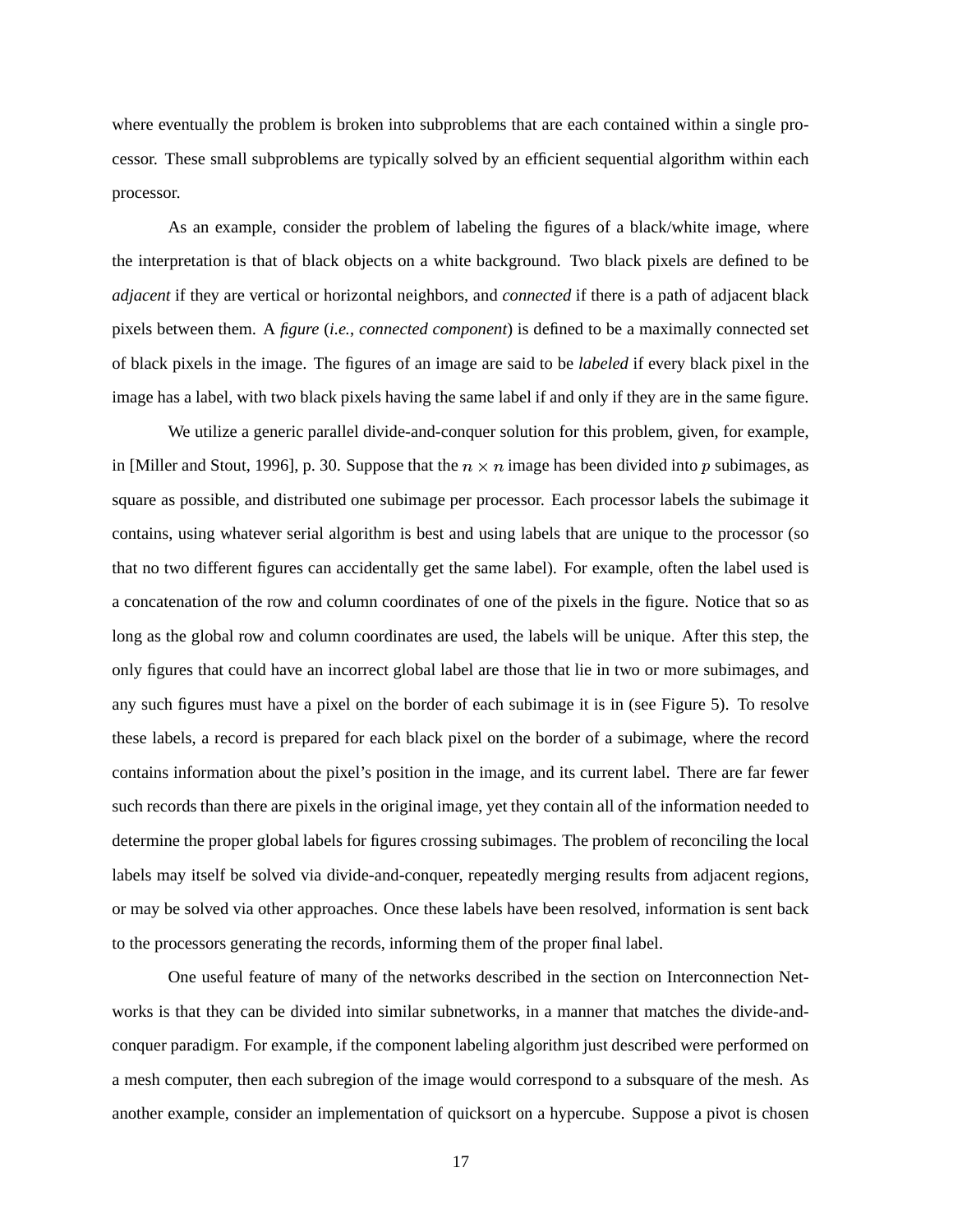

The 14 labels shown were generated after each quadrant performed its own, local, labeling algorithm. While the labels are unique, they need to be resolved globally. Notice that once the labels are resolved (not shown), the image will have only 5 unique labels, corresponding to the 5 figures.

Figure 5: Divide-and-Conquer for Labeling Figures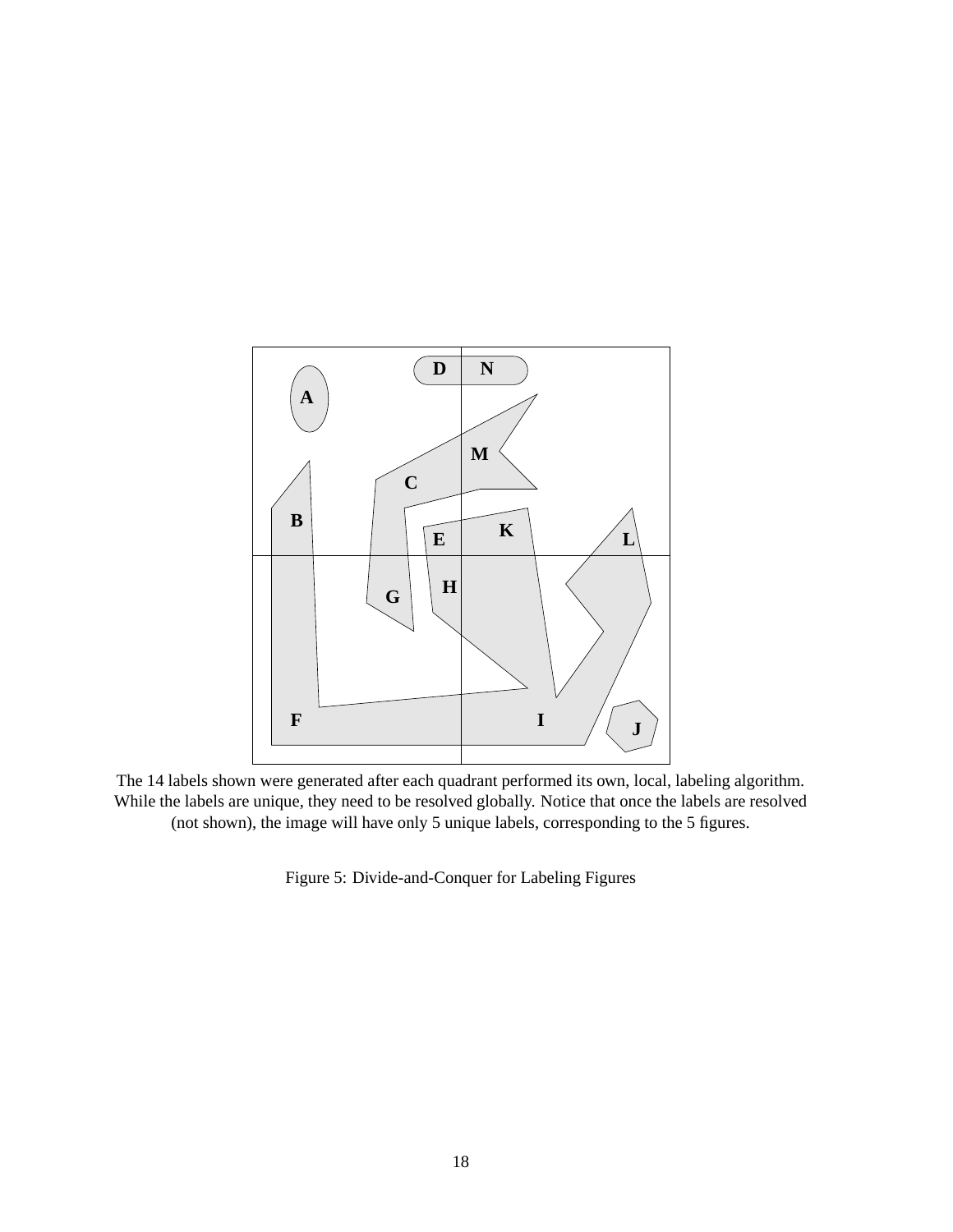and that the data is partitioned into items smaller than the pivot and items larger than the pivot. Further, suppose that the hypercube is logically partitioned into two subcubes, where all of the small items are moved into one subcube and all of the large items are moved into the other subcube. Now, the quicksort routine may proceed recursively within each subcube. Because the recursive divide-and-conquer occurs within subcubes, all of the communication will occur within the subcubes and not cause contention with the other subcube.

#### **Master-Slave**

One algorithmic paradigm based on real-world organization paradigms is the master-slave (sometimes referred to as manager-worker) paradigm. In this approach, one processor acts as the master, directing all of the other slave processors. For example, many branch-and-bound approaches to optimization problems keep track of the best solution found so far, as well as a list of subproblems that need to be explored. In a master-slave implementation, the master maintains both of these items and is responsible for parceling out the subproblems to the slaves. The slaves are responsible for processing the subproblems and reporting the result to the master (which will determine if it is the current best solution), reporting new subproblems that need to be explored to the master, and notifying the master when it is free to work on a new subproblem. There are many variations on this theme, but the basic idea is that one processor is responsible for overall coordination, and the other processors are responsible for solving assigned subproblems. Note that this is a variant of the SPMD style of programming, in that there are two programs needed, rather than just one.

#### **Pipelining and Systolic Algorithms**

Another common parallel algorithmic technique is based on models that resemble an assembly line. A large problem, such as analyzing a number of images, may be broken into a sequence of steps that must be performed on each image (*e.g.*, filtering, labeling, scene analysis). If one had three processors, and if each step takes about the same amount of time, one could start the first image on the first processor that does the filtering. Then the first image is passed on to the next processor for labeling, while the first processor starts filtering the second image. In the third time step, the initial image is at the third processor for scene analysis, the second image is at the second processor for labeling, and the third image is at the first processor for filtering. This form of processing is called *pipelining*, and it maps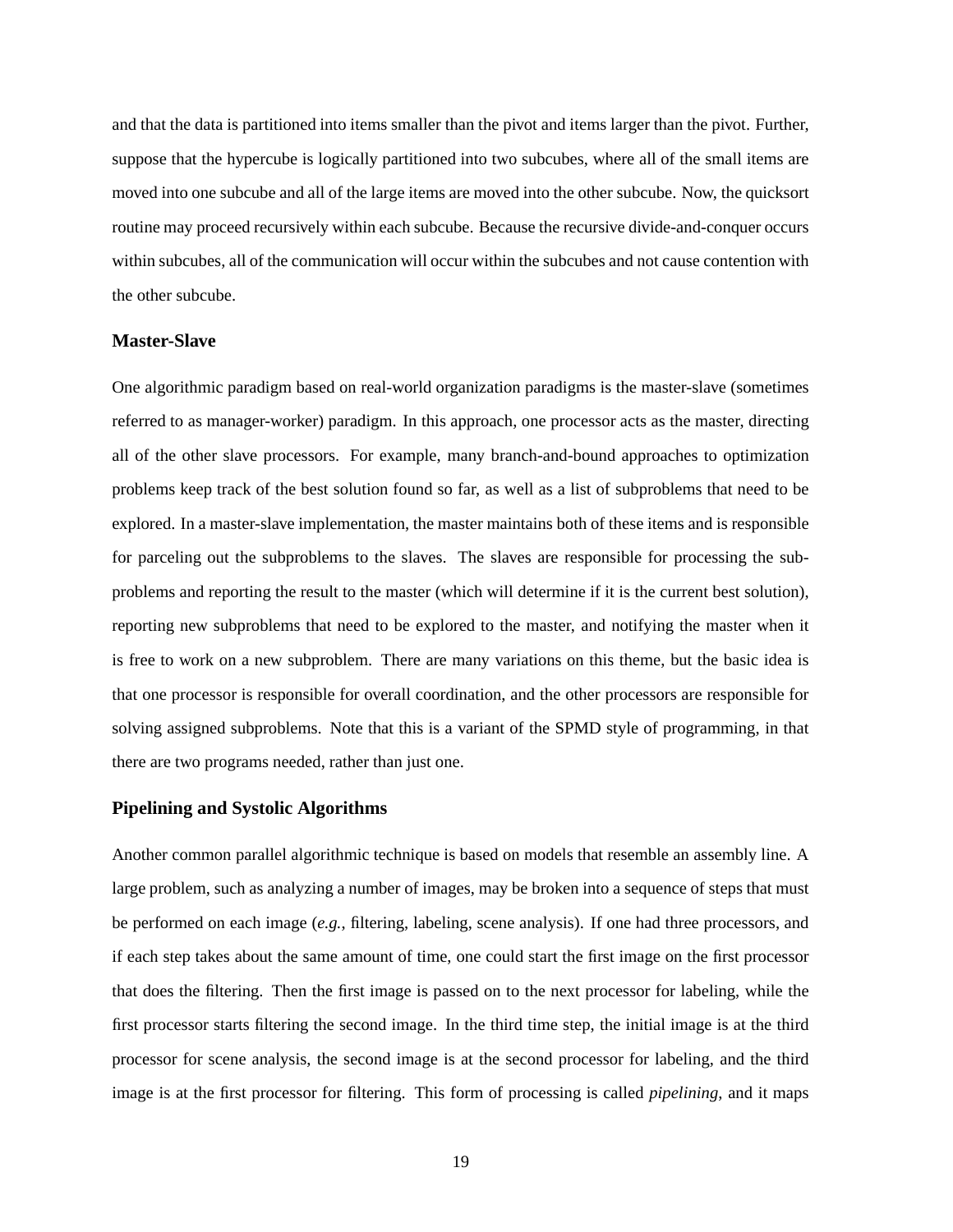naturally to a parallel computer configured as a linear array (*i.e.*, a 1-dimensional mesh or, equivalently, a ring without the wraparound connection).

This simple scenario can be extended in many ways. For example, as in a real assembly line, the processors need not all be identical, and may be optimized for their task. Also, if some task takes longer to perform than others, then more than one processor can be assigned to it. Finally, the flow may not be a simple line. For example, an automobile assembly process may have one line working on the chassis, while a different line is working on the engine, and eventually these two lines are merged. Such generalized pipelining is called *systolic processing*. For example, some matrix and image-processing operations can be performed in a two-dimensional systolic manner (see [Ullman, 1984]).

# **Mappings**

Often, a problem has a natural structure to be exploited for parallelism, and this needs to be mapped onto a target machine. Several examples follow.

- The average filtering problem, discussed in the section on Designing Algorithms, has a natural array structure that can easily be mapped onto a mesh computer. If, however, one had the same problem, but a tree computer, then the mapping might be much more complicated.
- Some artificial intelligence paradigms exploit a blackboard-like communication mechanism that naturally maps onto a shared memory machine. However, a blackboard-like approach is more difficult to map onto a distributed-memory machine.
- Finite-element decompositions have a natural structure whereby calculations at each grid point depend only on values at adjacent points. A finite-element approach is frequently used to model automobiles, airplanes, and rocket exhaust, to name a few. However, the irregular (and perhaps dynamic) structure of such decompositions might need to be mapped onto a target parallel architecture that bears little resemblance to the finite-element grid.
- A more traditional example consists of porting a parallel algorithm designed for one parallel architecture onto another parallel architecture.

In all of these examples, one starts with a source structure that needs to be mapped onto a target machine. The goal is to map the source structure onto the target architecture so that calculation and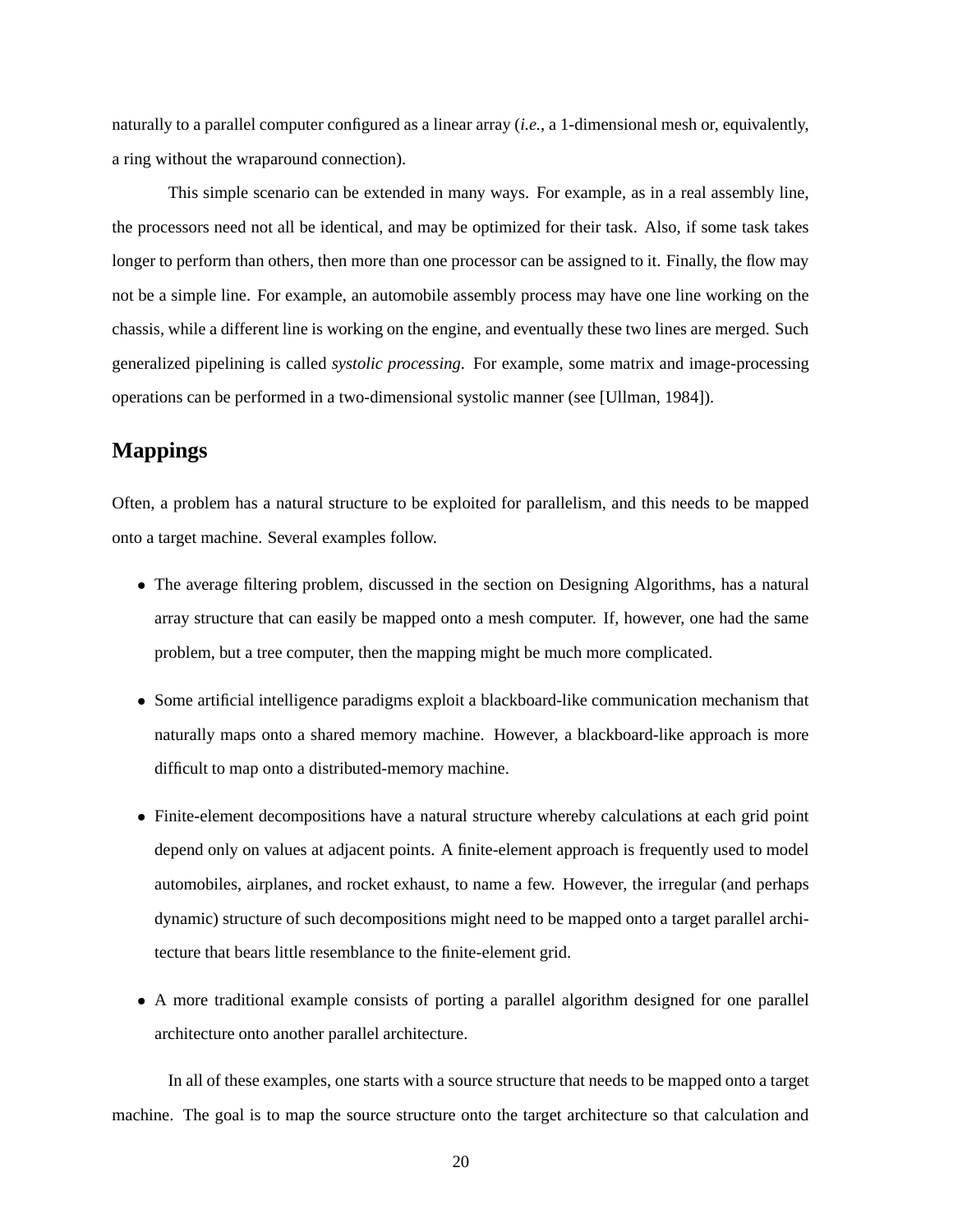communication steps on the source structure can be efficiently performed by the target architecture. Usually, the most critical aspect is to map the calculations of the source structure onto the processors of the target machine, so that each processor performs the same amount of calculations. For example, if the source is an array, and each position of the array represents calculations that need to be performed, then one tries to map the array onto the machine so that all processors contain the same number of entries. If the source model is a shared-memory paradigm with agents reading from a blackboard, then one would map the agents to processors, trying to balance the computational work.

Besides trying to balance the computational load, one must also try to minimize the time spent on communication. The approaches used for these mappings depend on the source structure and target architecture, and some of the more widely used approaches are discussed in the following subsections.

#### **Simulating Shared Memory**

If the source structure is a shared memory model, and the target architecture is a distributed memory machine, then besides mapping the calculations of the source onto the processors of the target, one must also map the shared memory of the source onto the distributed memory of the target.

To map the memory onto the target machine, suppose that there are memory locations  $0 \ldots n-1$ in the source structure, and p processors in the target. Typically one would map locations  $0 \dots \lfloor n/p-1 \rfloor$ to processor 0 of the target machine, locations  $\lfloor n/p \rfloor \ldots \lfloor 2n/p-1 \rfloor$  to processor 1, and so forth. Such a simple mapping balances the amount of memory being simulated by each target processor, and makes it easy to determine where data is located. For example, if a target processor needs to read from shared memory location *i*, it sends a message to target processor  $\lfloor ip/n \rfloor$  asking for the contents of simulated shared memory location  $i$ .

Unfortunately, some shared memory algorithms utilize certain memory locationsfar more often than others, which can cause bottlenecks in terms of getting data in and out of processors holding the popular locations. If popular memory locations form contiguous blocks, then this congestion can be alleviated by stripping (mapping memory location  $i$  to processor  $i \mod p$ ) or pseudo-random mapping [Rau, 1991]. Replication (having copies of frequently read locations in more than one processor) or adaptive mapping (dynamically moving simulated memory locations from heavily loaded processors to lightly loaded ones) are occasionally employed to relieve congestion, but such techniques are more complicated and involve additional overhead.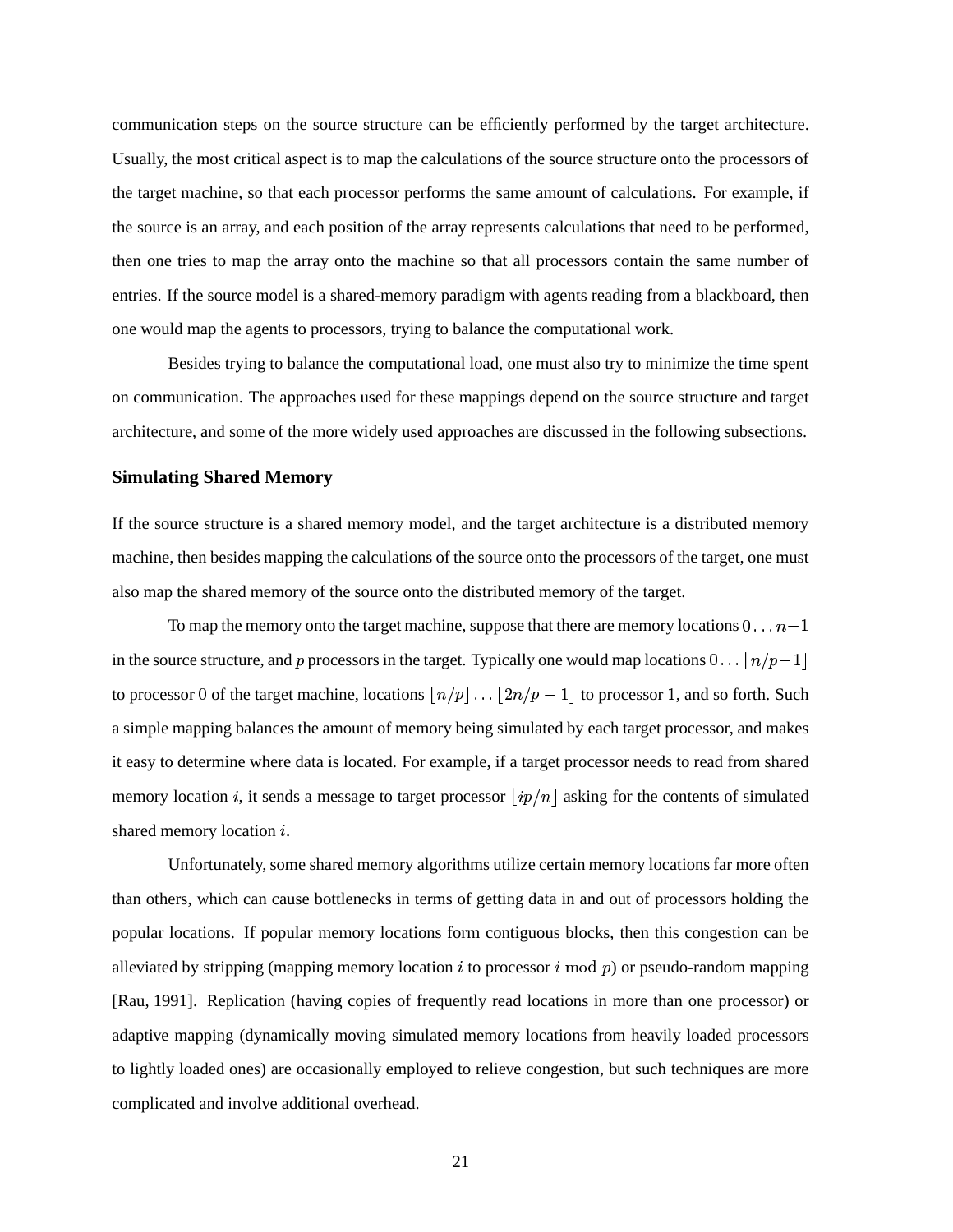#### **Simulating Distributed Memory**

It is often useful to view distributed memory machines as graphs. Processors in the machine are represented by vertices of the graph, and communication links in the machine are represented by edges in the graph. Similarly, it is often convenient to view the structure of a problem as a graph, where vertices represent work that needs to be performed, and edges represent values that need to be communicated in order to perform the desired work. For example, in a finite-element decomposition, the vertices of a decomposition might represent calculations that need to be performed, while the edges correspond to flow of data. That is, in a typical finite-element problem, if there is an edge from vertex  $p$  to vertex q, then the value of q at time t depends on the values of q and p at time  $t - 1$ . (Most finite-element decompositions are symmetric, so that p at time t would also depend on q at time  $t - 1$ .) Questions about mapping the structure of a problem onto a target architecture can then be answered by considering various operations on the related graphs.

An ideal situation for mapping a problem onto a target architecture is when the graph representing the structure of a problem is a subgraph of the graph representing the target architecture. For example, if the structure of a problem was represented as a connected string of  $p$  vertices and the target architecture was a ring of p processors, then the mapping of the problem onto the architecture would be straightforward and efficient. In graph terms, this is described through the notion of embedding. An *embedding* of an undirected graph  $G = (V, E)$  (*i.e.*, G has vertex set V and edges E) into an undirected graph  $G' = (V', E')$  is a mapping  $\phi$  of V into V' such that

- every pair of distinct vertices  $u, v \in V$ , map to distinct vertices  $\phi(u), \phi(v) \in V'$ , and
- for every edge  $\{u, v\} \in E$ ,  $\{\phi(u), \phi(v)\}$  is an edge in E'.

Let G represent the graph corresponding to the structure of a problem *(i.e., the source structure)* and let  $G'$  represent the graph corresponding to the target architecture. Notice that if there is an embedding of  $G$  into  $G'$ , then values that need to be communicated may be transmitted by a single communication step in the target architecture represented by  $G'$ . The fact that embeddings map distinct vertices of  $G$  to distinct vertices of  $G'$  ensures that a single calculation step for the problem can be simulated in a single calculation step of the target architecture.

One reason that hypercube computers were quite popular is that many graphs can be embedded into the hypercube (graph). An embedding of the one-dimensional ring of size  $2<sup>d</sup>$  into a d-dimensional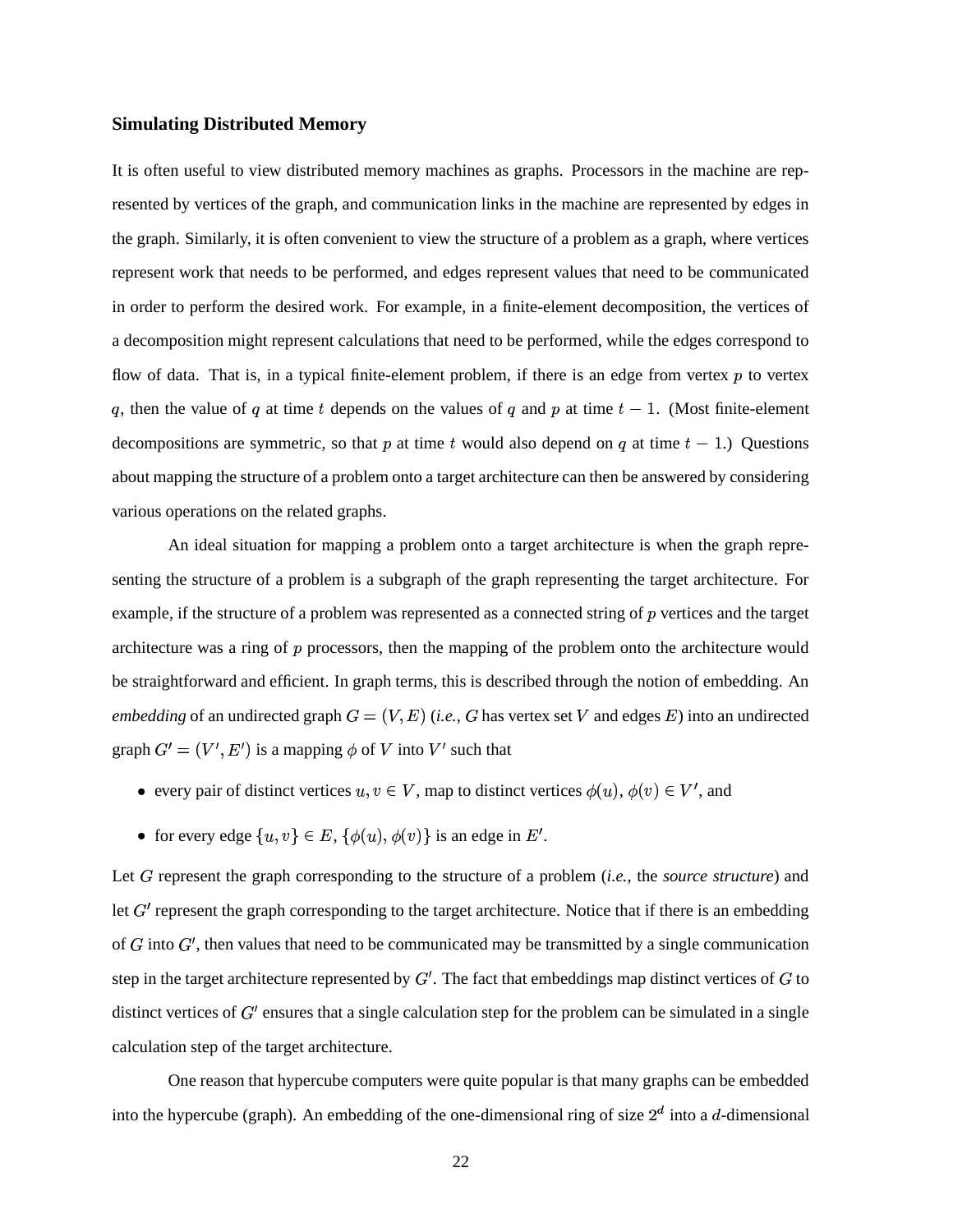hypercube is called a *d-dimensional Gray code*. In other words, if  $\{0,1\}^d$  denotes the set of all *d*-bit binary strings, then the  $d$ -dimensional Gray code  $G_d$  is a 1-1 map of  $0 \dots 2^d-1$  onto  $\{0,1\}^d,$  such that  $G_d(j)$  and  $G_d((j + 1) \mod 2^d)$  differ by a single bit, for  $0 \leq j \leq 2^d - 1$ .  $\leq 2^d - 1$ . The most common Gray codes, called *reflected binary* Gray codes, are recursively defined as follows:  $\mathcal{G}_d$  is a 1–1 mapping from "!  $\blacksquare$  $2^d-1\}$  onto  $\{0,1\}^d$ , given by  $\mathcal{G}_1(0)=0$ ,  $\mathcal{G}_1(1)=1$ , a  $0, \mathcal{G}_1(1) = 1$ , and for  $d \geq 2$ ,

$$
\mathcal{G}_d(x) = \begin{cases} 0\mathcal{G}_{d-1}(x) & 0 \le x \le 2^{d-1} - 1 \\ 1\mathcal{G}_{d-1}(2^d - 1 - x) & 2^{d-1} \le x \le 2^d - 1. \end{cases} \tag{2}
$$

Alternatively, the same Gray code can be defined in a non-recursive fashion as  $\mathcal{G}_d(x) = x \oplus \lfloor x/2 \rfloor$ ,  $x \oplus \lfloor x/2 \rfloor$ , where x and  $\lfloor x/2 \rfloor$  are interpreted as d-bit strings. Further, the inverse of the reflected binary Gray code can be determined by

$$
\mathcal{G}_d^{-1}(y_0 \dots y_{d-1}) = x_0 \dots x_{d-1},\tag{3}
$$

where  $x_{d-1} = y_{d-1}$ , and  $x_i = y_{d-1} \oplus \cdots \oplus y_i$  for  $0 \le i < d-1$ .

Meshes can also be embedded into hypercubes. Let M be a d-dimensional mesh of size  $m_1 \times$  $m_2 \times \cdots \times m_d$ , and let  $r = \sum_{i=1}^d \lceil \log_2 m_i \rceil$ . Then M can be embedded into the hypercube of size 2<sup>r</sup>. To see this, let  $r_i = \lceil \log_2 m_i \rceil$ , for  $1 \leq i \leq d$ . Let  $\phi$  be the mapping of mesh node  $(a_1, \ldots, a_d)$  to the hypercube node which has as its label the concatenation  $G_{r_1}(a_1) \cdot \ldots \cdot G_r$  $G_{r_d}(a_d)$ , where  $G_{r_i}$ denotes any  $r_i$ -bit Gray code. Then  $\phi$  is an embedding. Wrapped dimensions can be handled using reflected Gray codes rather than arbitrary ones. (A mesh  $M$  is *wrapped* in dimension  $j$  if, in addition to the normal mesh adjacencies, vertices with indices of the form  $(a_1, \ldots, a_{i-1}, 0, a_{i+1}, \ldots, a_d)$  and  $a_{i-1}, a_{i-1}, m_i-1, a_{i+1}, \ldots, a_i$  $(a_{i+1},..., a_d)$  are adjacent. A torus is a mesh wrapped in all dimensions.) If dimension j is wrapped and  $m_j$  is an integral power of 2, then the mapping  $\phi$  suffices. If dimension j is wrapped and  $m_i$  is even, but not an integral power of 2, then to ensure that the first and last nodes in dimension  $j$  are mapped to adjacent hypercube nodes, use  $\phi$ , but replace  $G_{r_j}(a_j)$  with

$$
\begin{cases}\n\mathcal{G}_{r_j}(a_j) & \text{if } 0 \le a_j \le m_j/2 - 1 \\
\mathcal{G}_{r_j}(a_j + 2^{r_j} - m_j) & \text{if } m_j/2 \le a_j \le m_j - 1,\n\end{cases}
$$
\n(4)

where  $\mathcal{G}_{r_j}$  is the  $r_j$ -bit reflected binary Gray code. This construction ensures that  $\mathcal{G}_{r_j}(m_j/2-1)$  and  $\mathcal{G}_{r_j}(2^{r_j} - m_j/2)$  differ by exactly one bit (the highest order one), which in turns ensures that the mapping takes mesh nodes neighboring in dimension  $j$  to hypercube neighbors.

Any tree T can be embedded into a  $(|T|-1)$ -dimensional hypercube, where  $|T|$  denotes the number of vertices in  $T$ , but this result is of little use since the target hypercube is exponentially larger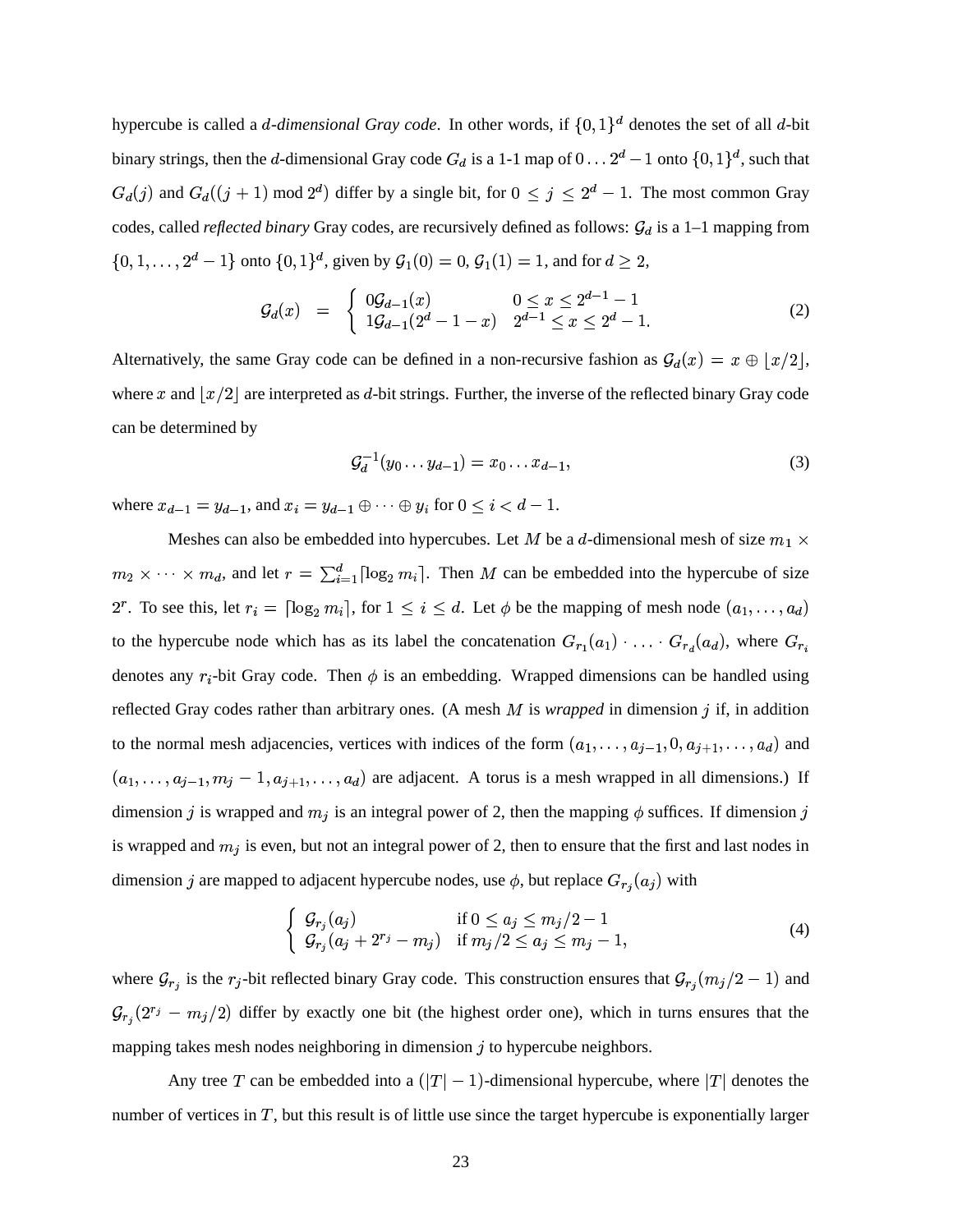than the source tree. Often one can map the tree into a more reasonably sized hypercube, but it is a difficult problem to determine the minimum dimension needed, and there are numerous papers on the subject.

In general, however, one cannot embed the source structure into the target architecture. For example, a complete binary tree of height 2, which contains 7 processors, cannot be embedded into a ring of any size. Therefore, one must consider weaker mappings, which allow for the possibility that the target machine has fewer processors than the source, and does not contain the communication links of the source. A *weak embedding* of a directed source graph  $G = (V, E)$  into a directed target graph  $G' = (V', E')$  consists of  $,E'$ ) consists of

- a map  $\phi_v$  of V into V', and
- a map  $\phi_e$  of E onto *paths* in G', such that if  $(u, v) \in E$  then  $\phi_e((u, v))$  is a pat  $(v, v)$  is a path from  $\phi_v(u)$  to  $\phi_v(v)$ .

(Note that if  $G$  is undirected, each edge becomes two directed edges that may be mapped to different paths in  $G'$ . Most machines that are based on meshes, tori, or hypercubes have the property that a message from processor  $P$  to processor  $Q$  may not necessarily follow the same path as a message sent from processor Q to processor P, if P and Q are not adjacent.) The map  $\phi_v$  shows how computations are mapped from the source onto the target, and the map  $\phi_e$  shows the communication paths that will be used in the target.

There are several measures that are often used to describe the quality of a weak embedding . *. . .* . . . - .  $\phi_e$ ) of G into G', including the following.

**Processor Load:** the maximum, over all vertices  $v' \in V'$ , of the number of vertices in V mapped onto  $v'$  by  $\phi_v$ . Note that if all vertices of the source structure represent the same amount of computation, then the processor load is the maximum computational load by any processor in the target machine. The goal is to make the processor load as close as possible to  $|V|/|V'|$ . If vertices do not all represent the same amount of work, then one should use labeled vertices, where the label represents the amount of work, and try to minimize the maximum, over all vertices  $v' \in V'$ , of the sum of the labels of the vertices mapped onto  $v'$ .

**Link Load (Link Congestion):** the maximum, over all edges  $(u', v') \in E'$ , of the number of edges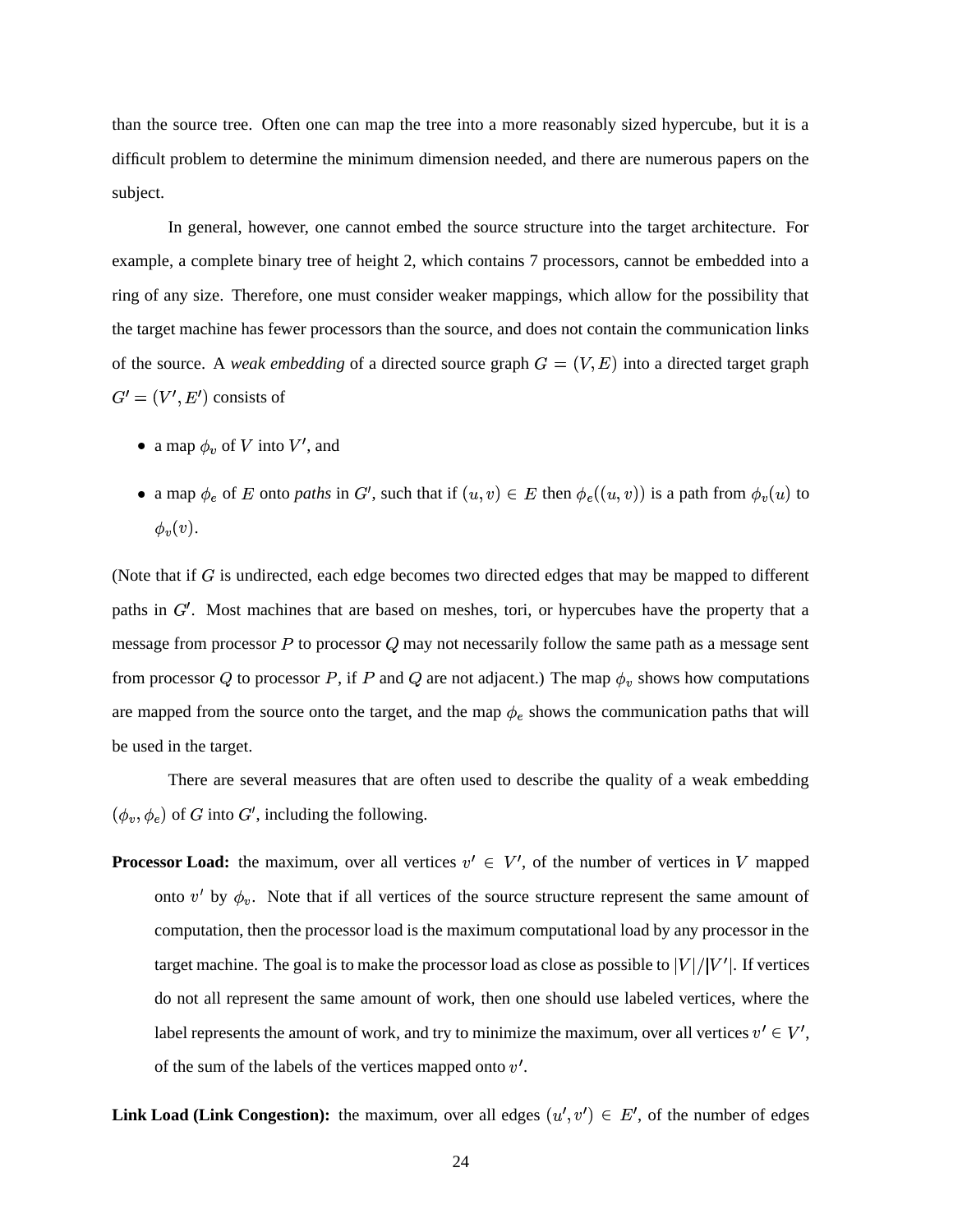$(v, v) \in E$  such that  $(u', v')$  is part of the path  $\phi_e((u, v))$ . If all  $(v)$ ). If all edges of the source structure represent the same amount of communication, then the link load represents the maximum amount of communication contending for a single communication link in the target architecture. As for processor load, if edges do not represent the same amount of communication, then weights should be balanced instead.

- **Dilation:** the maximum, over all edges  $(u, v) \in E$ , of the path length of  $\phi_e((u, v))$ . The dilation represents the longest delay that would be needed to simulate a single communication step along an edge in the source, if that was the only communication being performed.
- **Expansion:** the ratio of the number of vertices of  $G'$  divided by the number of vertices of  $G$ . As was noted in the example of trees embedding into hypercubes, large expansion is impractical. In practice, usually the real target machine has far fewer processors than the idealized source structure, so expansion is not a concern.

In some machines, dilation is an important measure of communication delay, but in most modern general-purpose machinesit is far lessimportant because each message has a relatively large start-up time that may be a few orders of magnitude larger than the time per link traversed. Link contention may still be a problem in such machines, but some solve this by increasing the bandwidth on links that would have heavy contention. For example, as noted earlier, *fat-trees* [Leiserson, 1985] add bandwidth near the root to avoid the bottlenecks inherent in a tree architecture. This increases the bisection bandwidth, which reduces the link contention for communication that poorly matches the basic tree structure.

For machines with very large message start-up times, often the number of messages needed becomes a dominant communication issue. In such a machine, one may merely try to balance calculation load and minimize the number of messages each processor needs to send, ignoring other communication effects. The number of messages that a processor needs to send can be easily determined by noting that processors  $p$  and  $q$  communicate if there are adjacent vertices  $u$  and  $v$  in the source structure such that  $\phi_v$  maps u to p and v to q.

For many graphs that cannot be embedded into a hypercube, there are nonetheless useful weak embeddings. For example, keeping the expansion as close to 1 as is possible (given the restriction that a hypercube has a power of 2 processors), one can map the complete binary tree onto the hypercube with unit link congestion, dilation two, and unit processor contention. See, for example, [Leighton, 1992].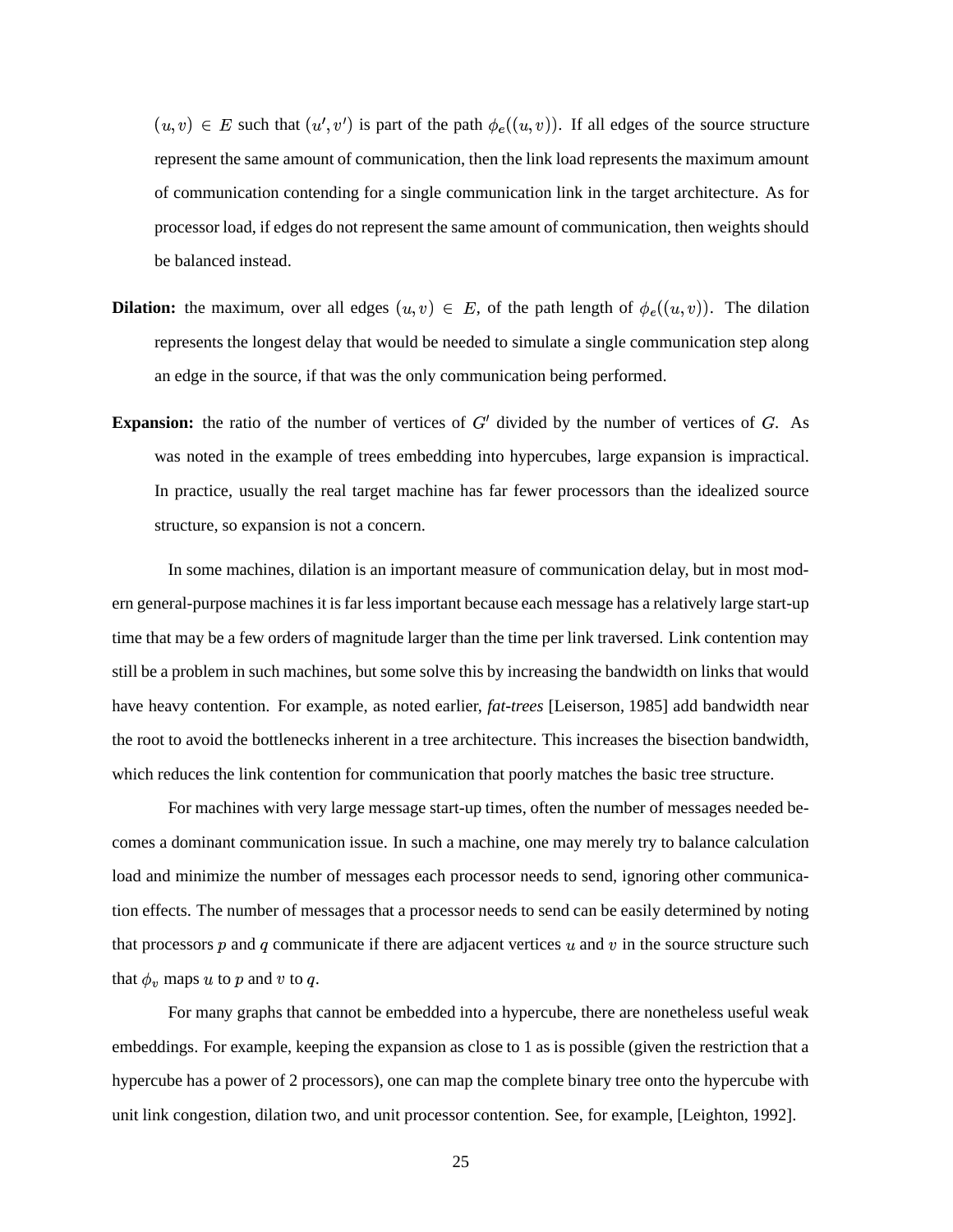In general, however, finding an optimal weak embedding for a given source and target is an NPcomplete problem. This problem, sometimes known as the *mapping problem*, is often solved by various heuristics. This is particularly true when the source structure is given by a finite-element decomposition or other approximation schemes for real entities, for in such cases the sources are often quite large and irregular. Fortunately, the fact that such sources often have an underlying geometric basis makes it easier to find fairly good mappings rather quickly.

For example, suppose the source structure is an irregular grid representing the surface of a 3-dimensional airplane, and the target machine is a 2-dimensional mesh. One might first project the airplane onto the  $x-y$  plane, ignoring the z-coordinates. Then one might locate a median  $x$ -coordinate, call it  $\bar{x}$ , where half of the plane's vertices lie to the left of  $\bar{x}$  and half to the right. The vertices may then be mapped so that those that lie to the left of  $\bar{x}$  are mapped onto the left half of the target machine, and those vertices that lie to the right of  $\bar{x}$  are mapped to the right half of the target. In the left half of the target, one might locate the median y-coordinate, denoted  $\bar{y}$ , of the points mapped to that half, and map the points above  $\bar{y}$  to the top-left quadrant of the target, and map points below  $\bar{y}$  to the bottom-left. On the right half a similar operation would be performed for the points mapped to that side. Continuing in this recursive, divide-and-conquer manner, eventually the target machine would have been subdivided down into single processors, at which point the mapping would have been determined. This mapping is fairly straightforward, balances the processor load, and roughly keeps points adjacent in the grid near to each other in the target machine, and hence it does a reasonable approximation of minimizing communication time. This technique is known as *recursive bisectioning*, and is closely related to the serial data structure known as a *K-d tree* [Bentley, 1975].

An approach which typically results in less communication is to form a linear ordering of the vertices via their coordinates on a *space-filling curve*, and then divide the vertices into intervals of this ordering. Typically either Z-ordering (aka Morton-ordering) or Peano-Hilbert curves are used for this purpose. Peano-Hilbert curves are also used as orderings of the processors in meshes, where they are sometimes called *proximity orderings* [Miller and Stout, 1996], p. 150.

Neither recursive bisectioning nor space-filling curves minimize the number of messages sent by each processor, and hence if message start-up time is quite high it may be better to use recursive bisectioning where the plane is cut along only, say, the  $x$ -axis at each step. Each processor would end up with a cross-sectional slab, with all of the source vertices in given range of  $x$ -coordinates. If grid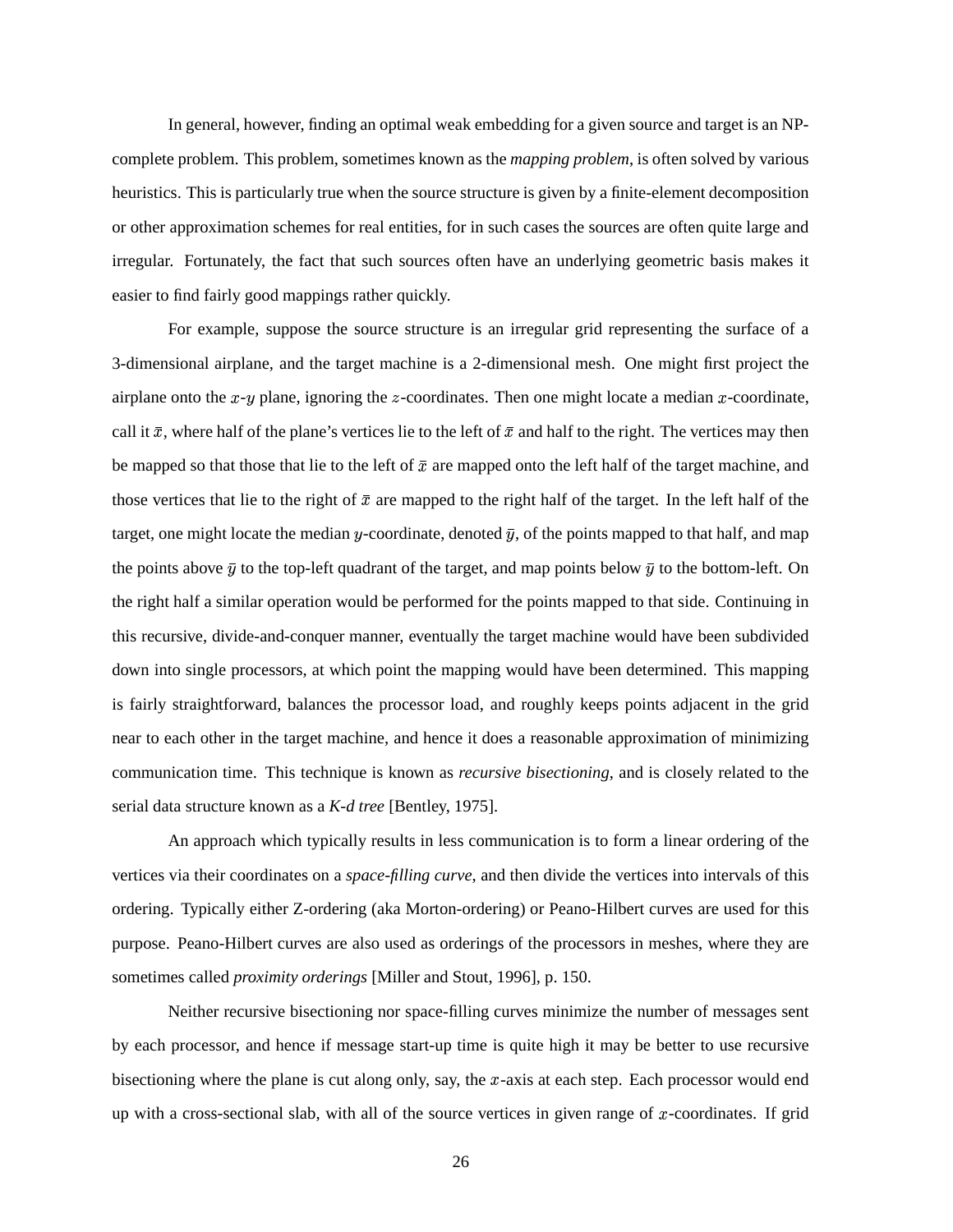edges are not longer than the width of such a slab, then each processor would have to send messages to only two processors, namely the processor with the slab to the left and the processor with the slab to the right.

Other complications can arise because the nodes or edges of such sources may not all represent the same amount of computation or calculation, respectively, in which case weighted mappings are appropriate. A variety of programs are available that perform such mappings, and over time the quality of the mapping achieved, and the time to achieve it, has significantly improved. For irregular source structures, such packages are generally superior to what one would achieve without considerable effort.

A more serious complication is that the natural source structure may be dynamic, adding nodes or edges over time. In such situations one often needs to dynamically adjust the mapping to keep the computational load balanced and keep communication minimal. This introduces additional overhead, which one must weigh against the costs of not adjusting the imbalance. Often the dynamical remappings are made incrementally, moving only a little of the data to correct the worst imbalances. Deciding how often to check for imbalance, and how much to move, typically depends quite heavily on the problem being solved.

#### **Research Issues and Summary**

The development of parallel algorithms and efficient parallel programs lags significantly behind that of algorithms and programs for standard serial computers. This makes sense due to the fact that commercially available serial machines have been available for approximately twice as long as have commercially available parallel machines. Parallel computing, including distributed computing, cluster computing, and grid computing, is in a rapidly growing phase, with important research and development still needed in almost all areas. Extensive theoretical and practical work continues in discovering parallel programming paradigms, in developing a wide range of efficient parallel algorithms, in developing ways to describe and manage parallelism through new languages or extensions of current ones, in developing techniques to automatically detect parallelism, and in developing libraries of parallel routines.

Another factor that has hindered parallel algorithm development is the fact that there are many different parallel computing models. As noted earlier, architectural differences can significantly affect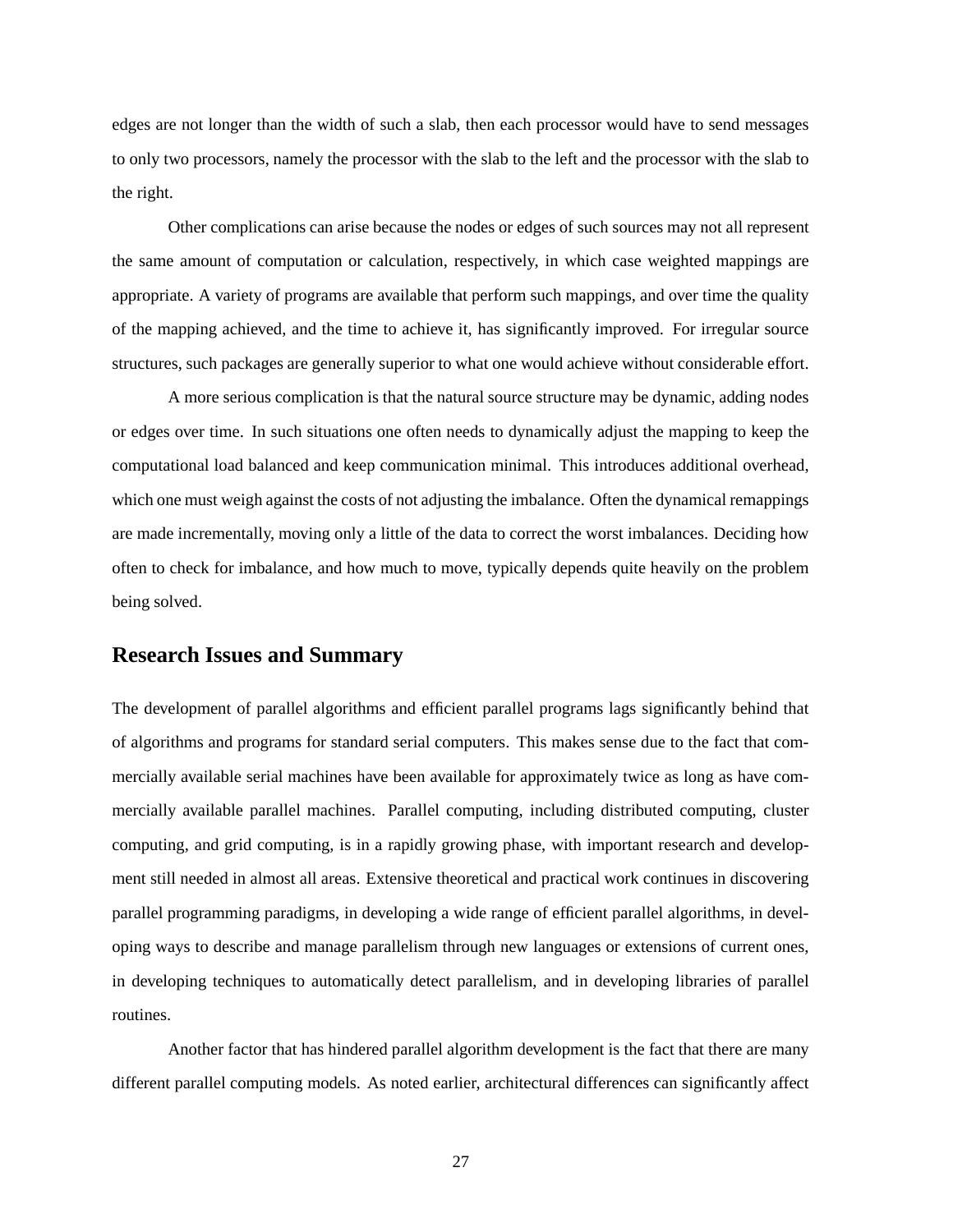the efficiency of an algorithm, and hence parallel algorithms have traditionally been tied to specific parallel models. One advance is that various hardware and software approaches are being developed to help hide some of the architectural differences. Thus, one may have, say, a distributed memory machine, but have a software system that allows the programmer to view it as a shared memory machine. While it is true that a programmer will usually only be able to achieve the highest performance by directly optimizing the code for a target machine, in many cases acceptable performance can be achieved without tying the code to excessive details of an architecture. This then allows code to be ported to a variety of machines, encouraging code development. In the past, extensive code revision was needed every time the code was ported to a new parallel machine, strongly discouraging many users who did not want to plan for an unending parade of changes.

Another factor that has limited parallel algorithm development is that most computer scientists were not trained in parallel computing and have a limited knowledge of domain-specific areas (chemistry, biology, mechanical engineering, civil engineering, physics, and architecture, to name but a few). As the field matures, more courses will incorporate parallel computing and the situation will improve. There are some technological factors that argue for the need for rapid improvement in the training of programmers to exploit parallelism. The history of exponential growth in the clock rate of processors has come to a close, with only slow advances predicted for the future, so users can no longer expect to solve ever more complex problems merely through improvements in serial processors. Meanwhile, cluster computers, which are distributed memory systems where the individual nodes are commodity boards containing serial or small shared memory units, have become common throughout industry and academia. These are low cost systems with significant computing power, but unfortunately, due to the dearth of parallel programmers, many of these systems are used only to run concurrent serial programs (known as *embarrassingly parallel* processing), or to run turnkey parallel programs (such as databases).

Parallelism is also becoming the dominant improvement in the capabilities of individual chips. Some graphics processing units (GPUs) already have over a hundred simple computational units that are vector processing systems, which can be interpreted as implementing SIMD operations. There is interest in exploiting these in areas such as data mining and numeric vector computing, but so far this has primarily been achieved for proof of concept demonstrations. Most importantly, standard serial processors are all becoming many-core chips with parallel computing possibilities, where the number of cores per chip is predicted to have exponential growth. Unfortunately it is very difficult to exploit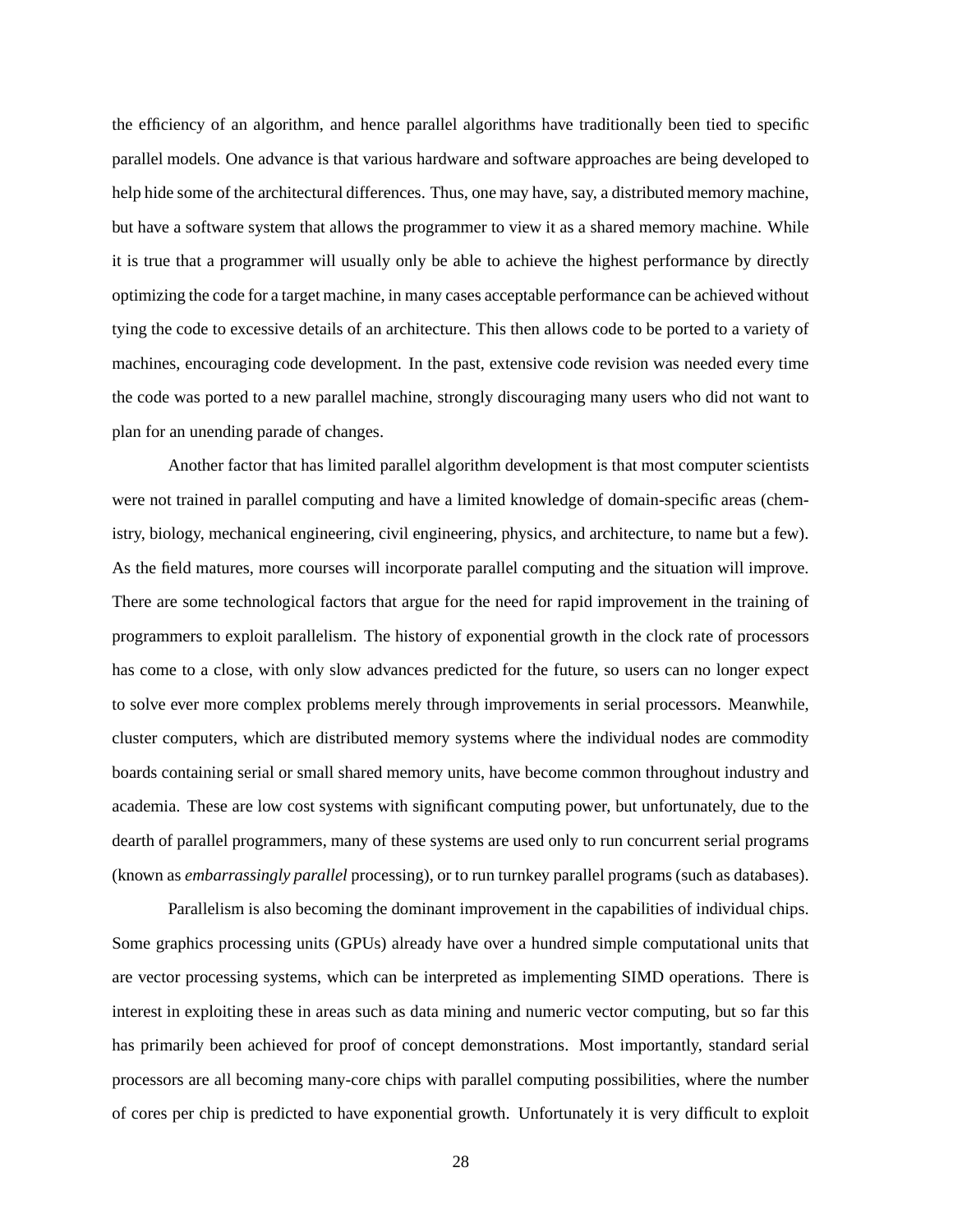their potential, and they are almost never used as parallel computers. Improving this situation has become an urgent problem in computer science and its application to problems in the disciplinary fields that require large multi-processor systems.

# **Defining Terms**

**Distributed memory:** Each processor only has access to only its own private (local) memory, and communicates with other processors via messages.

**Divide-and-conquer:** A programming paradigm whereby large problems are solved by decomposing them into smaller, yet similar, problems.

**Global operations:** Parallel operations that affect system-wide data structures.

**Interconnection network:** The communication system that links together all of the processors and memory of a parallel machine.

**Master-slave (manager-worker):** A parallel programming paradigm whereby a problem is broken into a collection of smaller problems, with a master processor keeping track of the subproblems and assigning them to the slave processors.

**Parallel Random Access Machine (PRAM):** A theoretical shared-memory model, where typically the processors all execute the same instruction synchronously, and access to any memory location occurs in unit time.

**Pipelining:** A parallel programming paradigm that abstracts the notion of an assembly line. A task is broken into a sequence of fixed subtasks corresponding to the stations of an assembly line. A series of similar tasks is solved by starting one task through the subtask sequence, then starting the next task through as soon as the previous task has finished its first subtask. At any point in time, several tasks are in various stages of completion.

**Shared memory:** All processors have the same global image of (and access to) all of the memory.

**Single Program Multiple Data (SPMD):** The dominant style of parallel programming, where all of the processors utilize the same program, though each has its own data.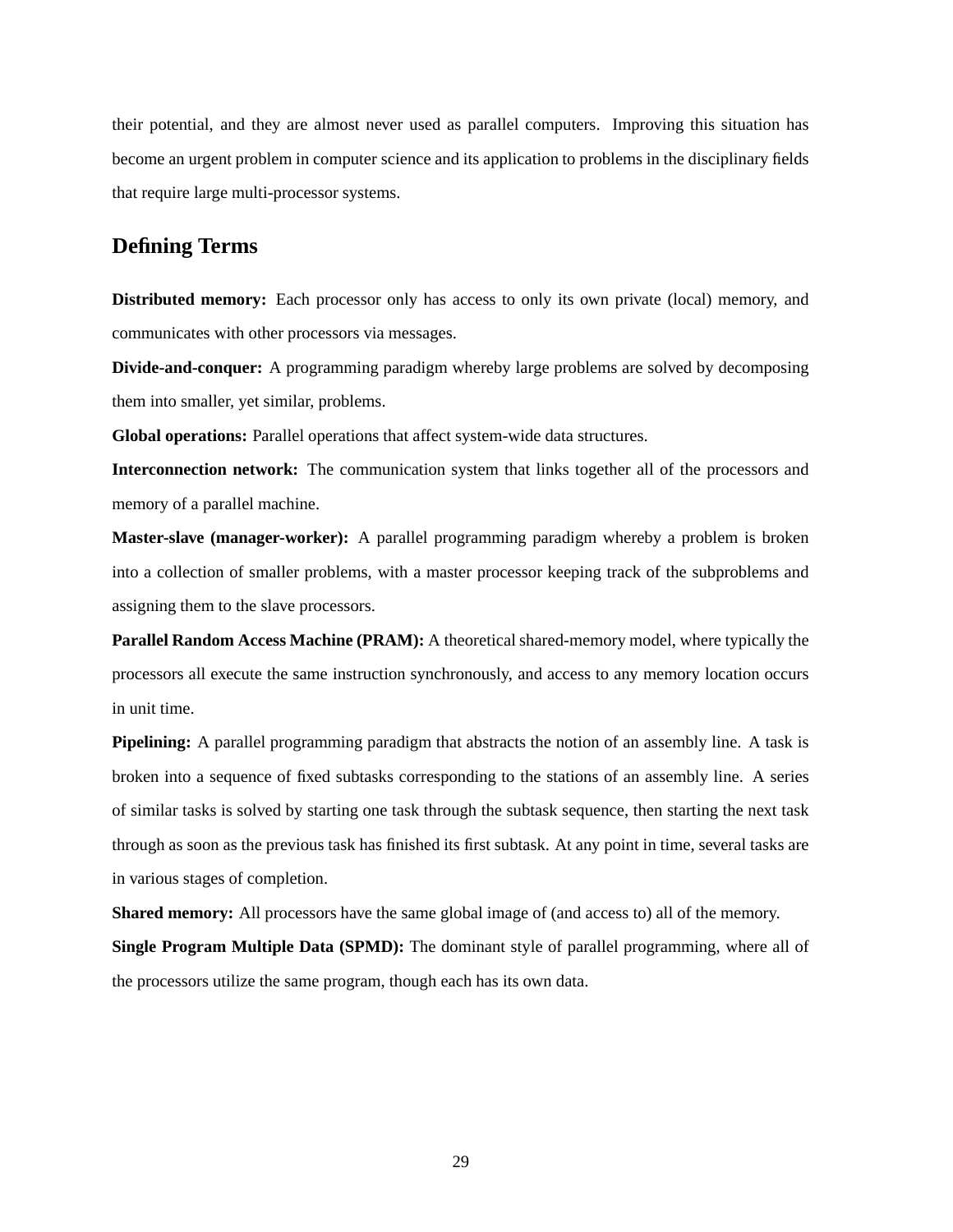# **References**

- [Akl and Lyon, 1993] Akl, S.G. and Lyon, K.A. 1993. *Parallel Computational Geometry*, Prentice-Hall, Englewood Cliffs, NJ.
- [Atallah and Goodrich, 1986] Atallah, M.J. and Goodrich, M.T. 1986. Efficient parallel solutions to geometric problems, *Journal of Parallel and Distributed Computing* **3** (1986): 492–507.
- [Bentley, 1975] Bentley, J. 1975. Multidimensional binary search trees used for associative searching, *Communications of the ACM* 18(9): 509–517.
- [Brainerd, Goldberg, and Adams, 1990] Brainerd, W.S., Goldberg, C., and Adams, J.C. 1990. *Programmers Guide to FORTRAN 90*, McGraw-Hill Book Company, New York, NY.
- [Flynn, 1966] Flynn, M.J. 1966. Very high-speed computing systems, *Proc. of the IEEE*, 54(12): 1901– 1909.
- [Flynn, 1972] Flynn, M.J. 1972. Some computer organizations and their effectiveness, *IEEE Transactions on Computers*, C-21:948–960.
- [JaJ´ a,´ 1992] JaJ´ a,´ J. 1992. *An Introduction to Parallel Algorithms*, Addison-Wesley, Reading, MA.
- [Kung, Luccio, and Preparata, 1975] Kung, H.T., Luccio, F., and Preparata, F.P. 1975. On finding the maxima of a set of vectors, *Journal of the ACM* 22(4): 469–476.
- [Leighton, 1992] Leighton, F.T. 1992. *Introduction to Parallel Algorithms and Architectures: Arrays, Trees, Hypercubes*, Morgan Kaufmann Publishers, San Mateo, CA.
- [Leiserson, 1985] Leiserson, C.E. 1985. Fat-trees: Universal networks for hardware-efficient supercomputing, *IEEE Transactions on Computers*, C-34(10):892–901.
- [Li and Stout, 1991] Li, H. and Stout, Q.F. 1991. Reconfigurable SIMD parallel processors, *Proceedings of the IEEE*, 79:429–443.
- [Miller and Stout, 1996] Miller, R. and Stout, Q.F. 1996. *Parallel Algorithms for Regular Architectures: Meshes and Pyramids*, The MIT Press, Cambridge, MA.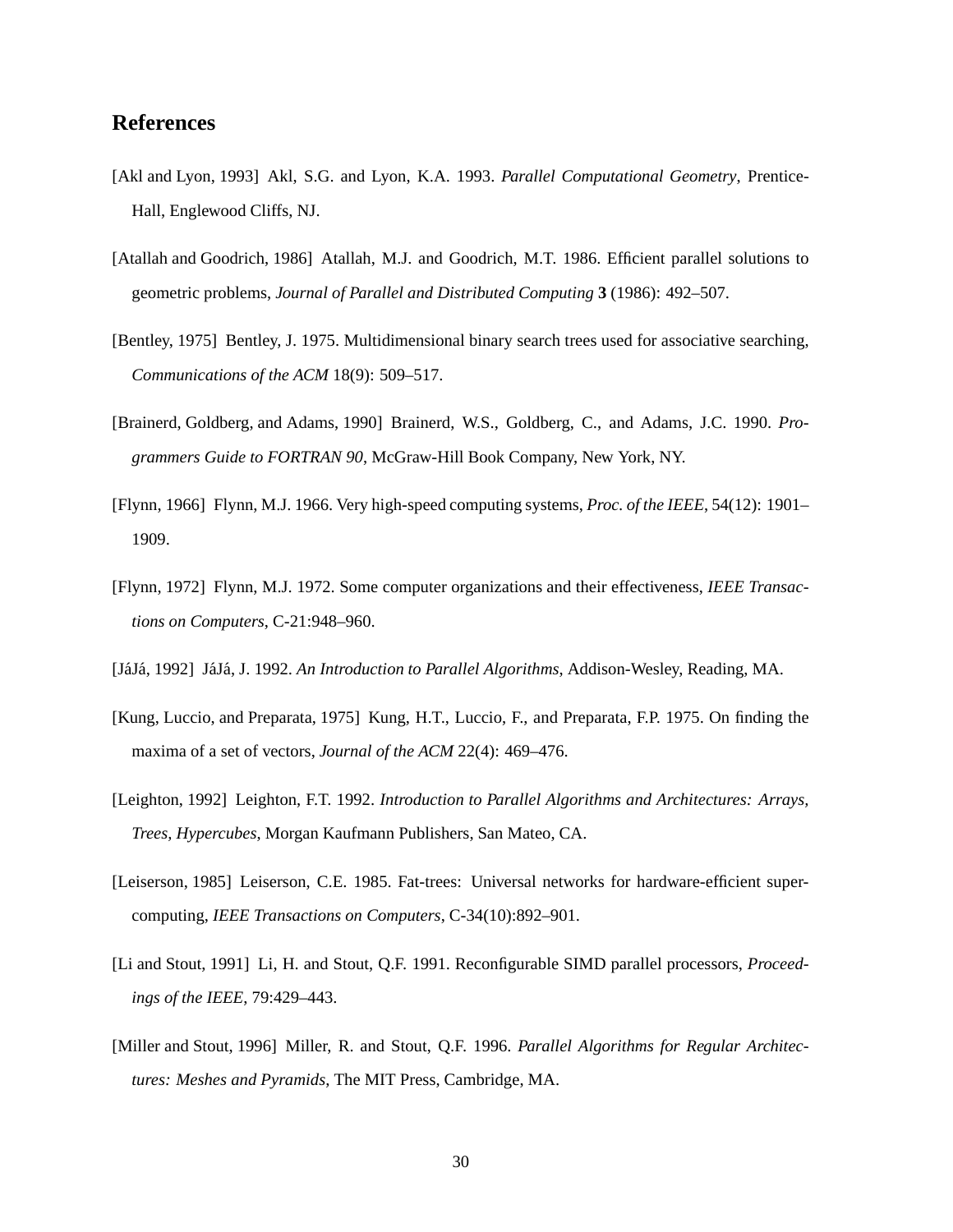- [OpenMP Architecture Review Board, 2005] OpenMP Architectural Review Board, 2005. *OpenMP Application Program Interface*.
- [Quinn, 1994] Quinn, M.J. 1994. *Parallel Computing Theory and Practice*, McGraw-Hill, Inc., New York, NY.
- [Rau, 1991] Rau, B.R. 1991. Pseudo-randomly interleaved memory. *Proc. 18th Int'l. Symp. Computer Architecture*, 1991, 74–83.
- [Reif, 1993] Reif, J., ed. 1993. *Synthesis of Parallel Algorithms*, Morgan Kaufmann Publishers, San Mateo, CA.
- [Snir, Otto, Huss-Lederman, Walker, and Dongarra, 1995] Snir, M., Otto, S.W., Huss-Lederman, S., Walker, D.W., and Dongarra, J. 1995. *MPI: The Complete Reference*, The MIT Press, Cambridge, MA.
- [Thinking Machines Corporation, 1991] Thinking Machines Corporation. 1991. *C\* Programming Guide*, Version 6.0.2, Cambridge, MA.
- [Ullman, 1984] Ullman, J.D. 1984. *Computational Aspects of VLSI*, Computer Science Press, Rockville, MD.
- [El-Ghazawi, Carlson, Sterline, Yellick, 2005] El-Ghazawi, T., Carlson, W., Sterling, T., Yellick, K. 2005. *UPC: Distributed Shared Memory Programming*, John Wiley and Sons, New York, NY.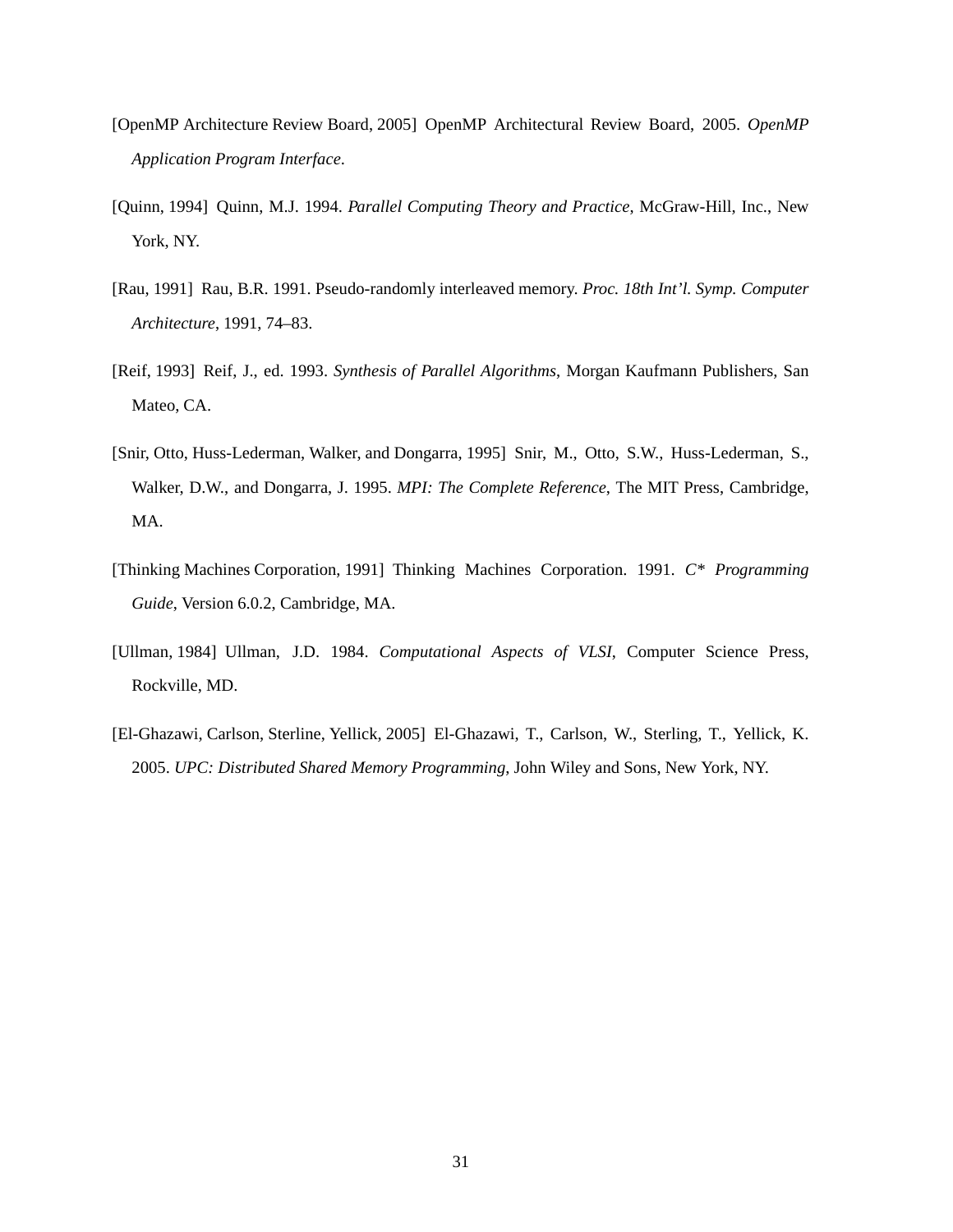# **Further Information**

A good introduction to parallel computing at the undergraduate level is *Parallel Computing: Theory and Practice* by Michael J. Quinn. This book provides a nice introduction to parallel computing, including parallel algorithms, parallel architectures, and parallel programming languages. *Parallel Algorithms for Regular Architectures: Meshes and Pyramids* by Russ Miller and Quentin F. Stout focuses on fundamental algorithms and paradigms for fine-grained machines. It advocates an approach of designing algorithms in terms of fundamental data movement operations, including sorting, concurrent read, and concurrent write. Such an approach allows one to port algorithms in an efficient manner between architectures. *Introduction to Parallel Algorithms and Architectures: Arrays, Trees, Hypercubes* is a comprehensive book by F. Thomson Leighton that also focuses on fine-grained algorithms for several traditional interconnection networks. For the reader interested in algorithms for the PRAM, *An Introduction to Parallel Algorithms* by J. JáJá covers fundamental algorithms in geometry, graph theory, and string matching. It also includes a chapter on randomized algorithms. Finally, a new approach is used in *Algorithms Sequential & Parallel* by Miller and Boxer, which presents a unified approach to sequential and parallel algorithms, focusing on the RAM, PRAM, Mesh, Hypercube, and Pyramid. This book focuses on paradigms and efficient implementations across a variety of platforms in order to provide efficient solutions to fundamental problems.

There are several professional societies that sponsor conferences, publish books, and publish journals in the area of parallel algorithms. These include the *Association for Computing Machinery (ACM)*, which can be found at http://www.acm.org, *The Institute for Electrical and Electronics Engineers, Inc. (IEEE)*, which can be found at http://www.ieee.org, and the *Society for Industrial and Applied Mathematics (SIAM)*, which can be found at http://www.siam.org.

Since parallel computing has become so pervasive, most computer science journals cover work concerned with parallel and distributed systems. For example, one would expect a journal on programming languages to publish articles on languages for shared-memory machines, distributed memory machines, networks of workstations, and so forth. For several journals, however, the primary focus is on parallel algorithms. These journals include the *Journal for Parallel and Distributed Computing*, published by Academic Press (http://www.apnet.com), the *IEEE Transactions on Parallel and Distributed Systems* (http://computer.org/pubs/tpds), and for results that can be expressed in a condensed form, *Par-*